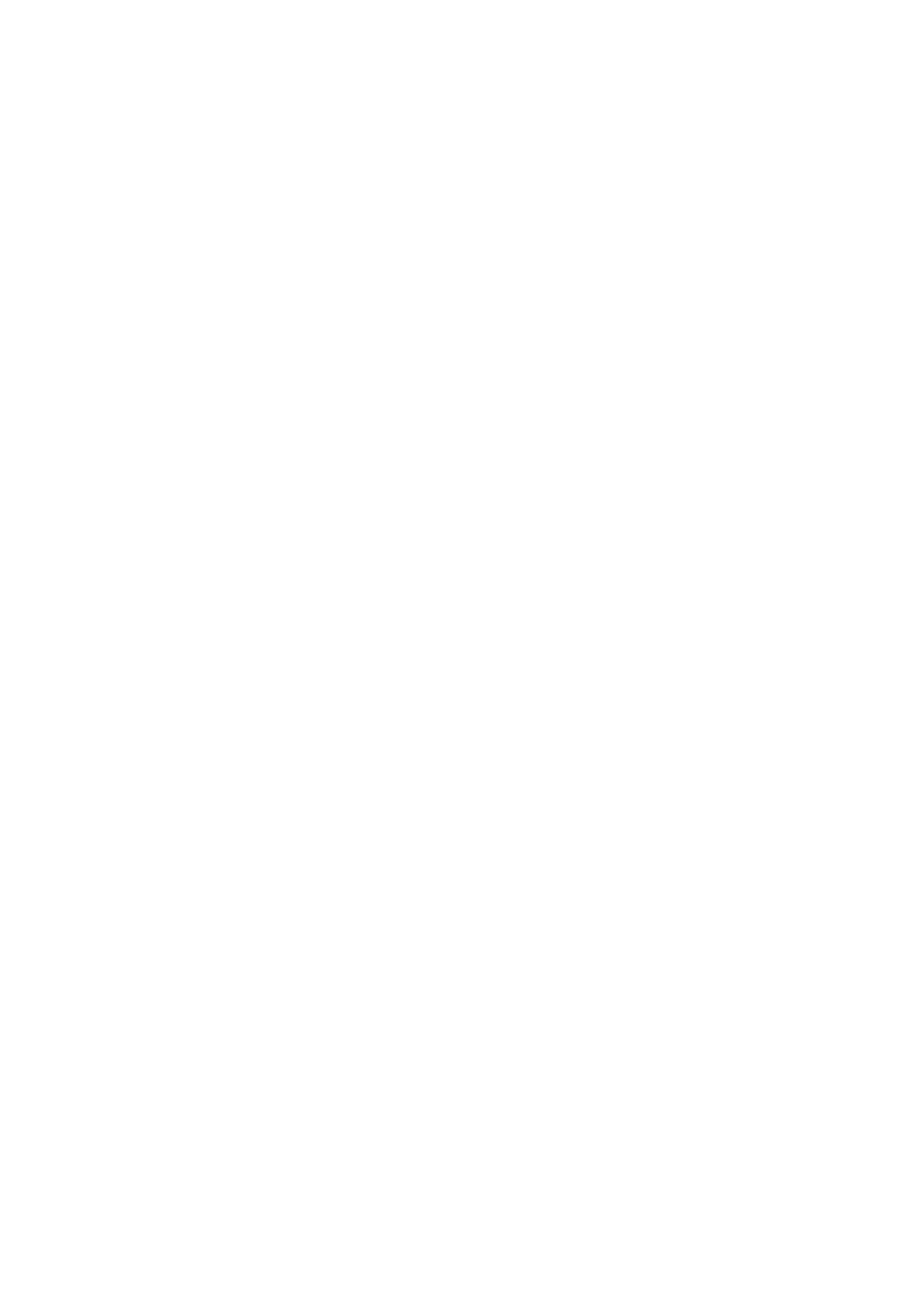

# **Selby District Submission Draft Core Strategy Appropriate Assessment**

| <b>Client Name:</b>        | <b>Selby District Council</b> |  |  |
|----------------------------|-------------------------------|--|--|
| <b>Document Reference:</b> | E5072-101-R-2-1-1-LM          |  |  |
| <b>Project Number:</b>     | E5072                         |  |  |

## Quality Assurance – Approval Status

This document has been prepared and checked in accordance with Waterman Group's IMS (BS EN ISO 9001: 2009 and BS EN ISO 14001: 2004)

| <i><b>Issue</b></i> | Date     |  |  |
|---------------------|----------|--|--|
| <b>Final Issue</b>  | 22/12/20 |  |  |

Final Islam Issue 2010 Lee Mantle **Clive Barnwell** 

Senior Ecologist Principal Environmental

Consultant<br>Vate Sondaman b 4 Barne ell

**Prepared by Checked by Approved by** 

Regional Director

**Comments** 

**Our Markets** 



**Property & Buildings Transport & Infrastructure Energy & Utilities Environment**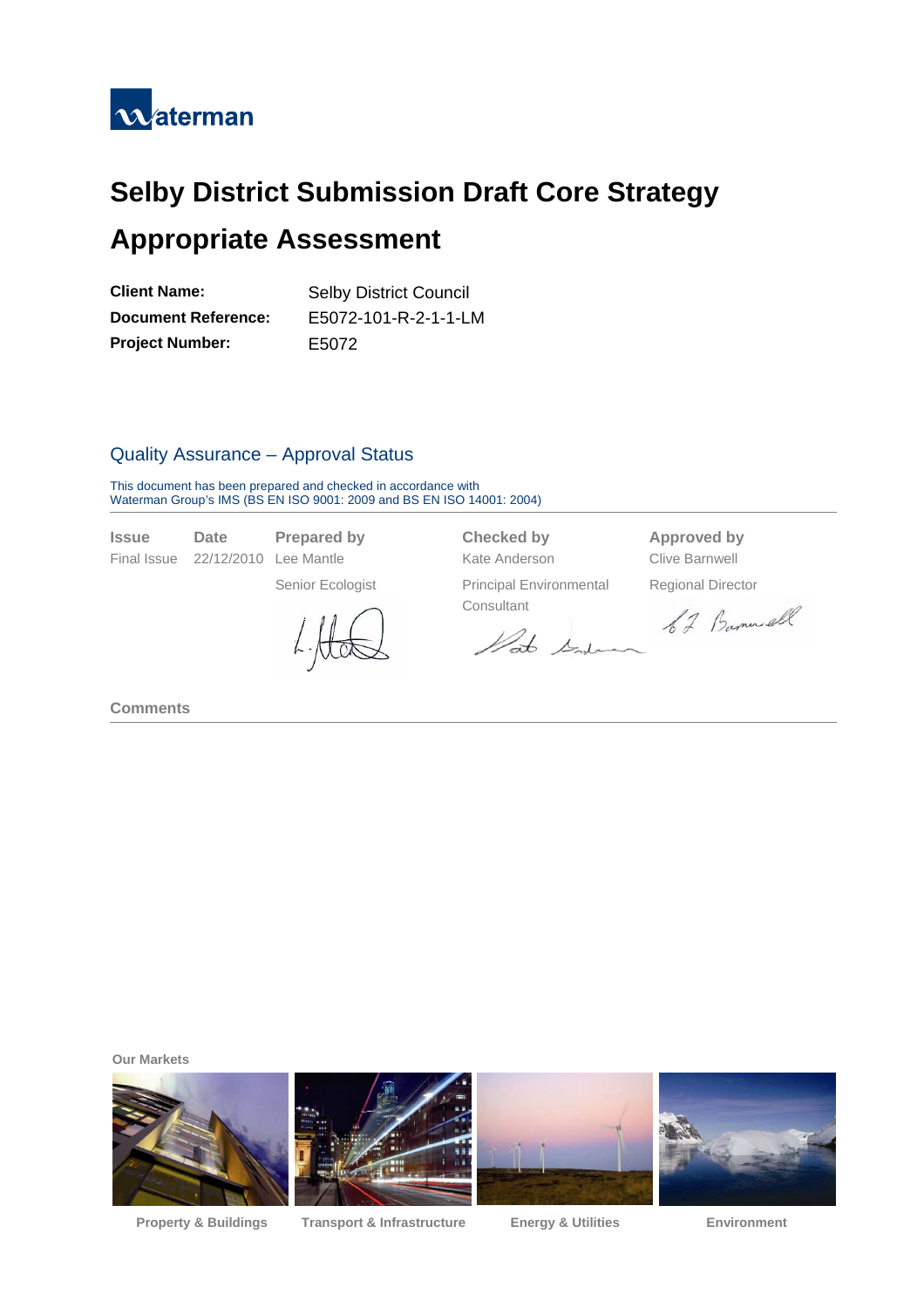

#### Disclaimer

This report has been prepared by Waterman Energy, Environment & Design Ltd, with all reasonable skill, care and diligence within the terms of the Contract with the client, incorporation of our General Terms and Condition of Business and taking account of the resources devoted to us by agreement with the client.

We disclaim any responsibility to the client and others in respect of any matters outside the scope of the above.

This report is confidential to the client and we accept no responsibility of whatsoever nature to third parties to whom this report, or any part thereof, is made known. Any such party relies on the report at its own risk.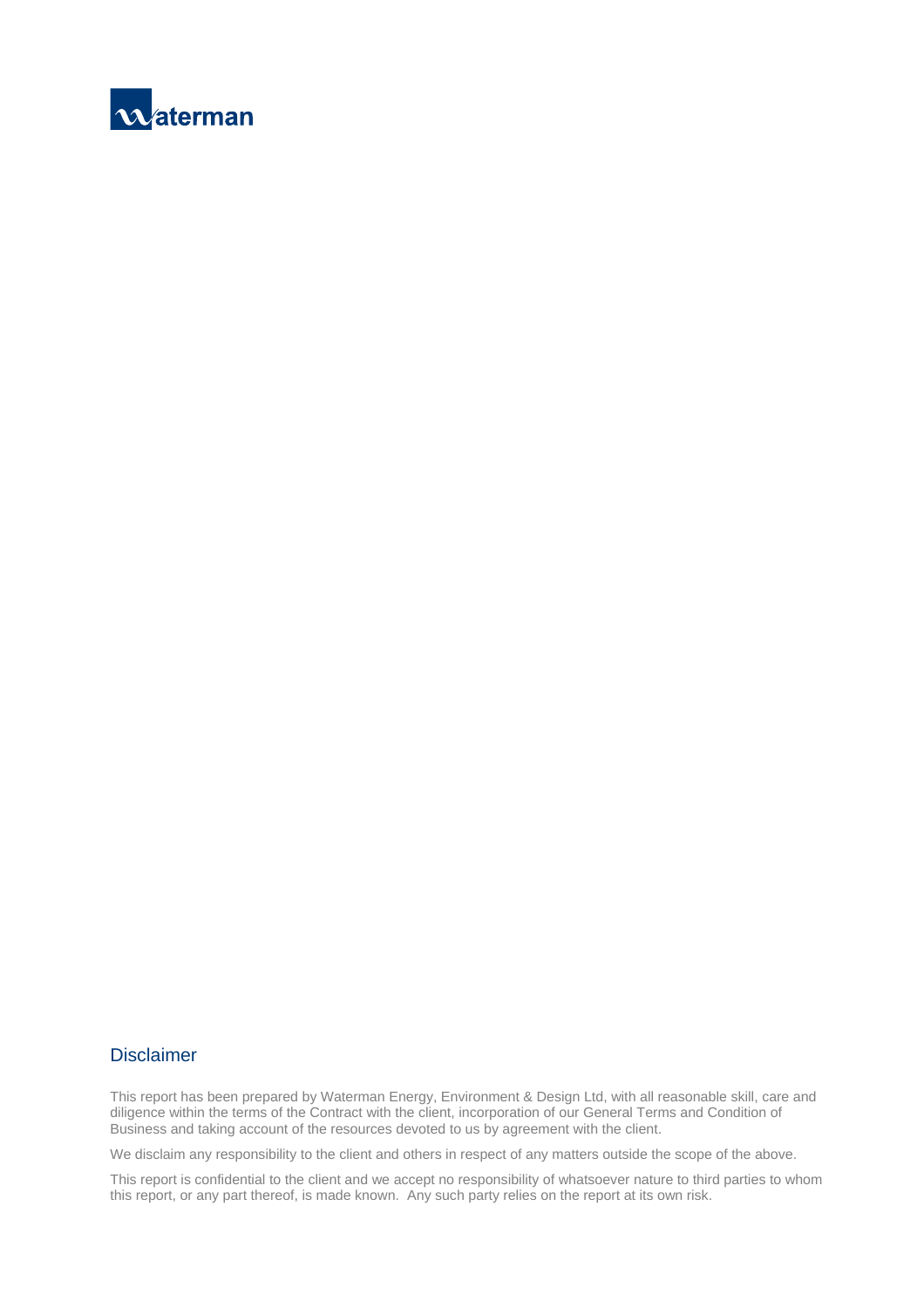

## **Contents**

## **Appendices**

Appendix A. Policies of the Submission Draft Core Strategy

## **Figures**

Figure 1. Designated Sites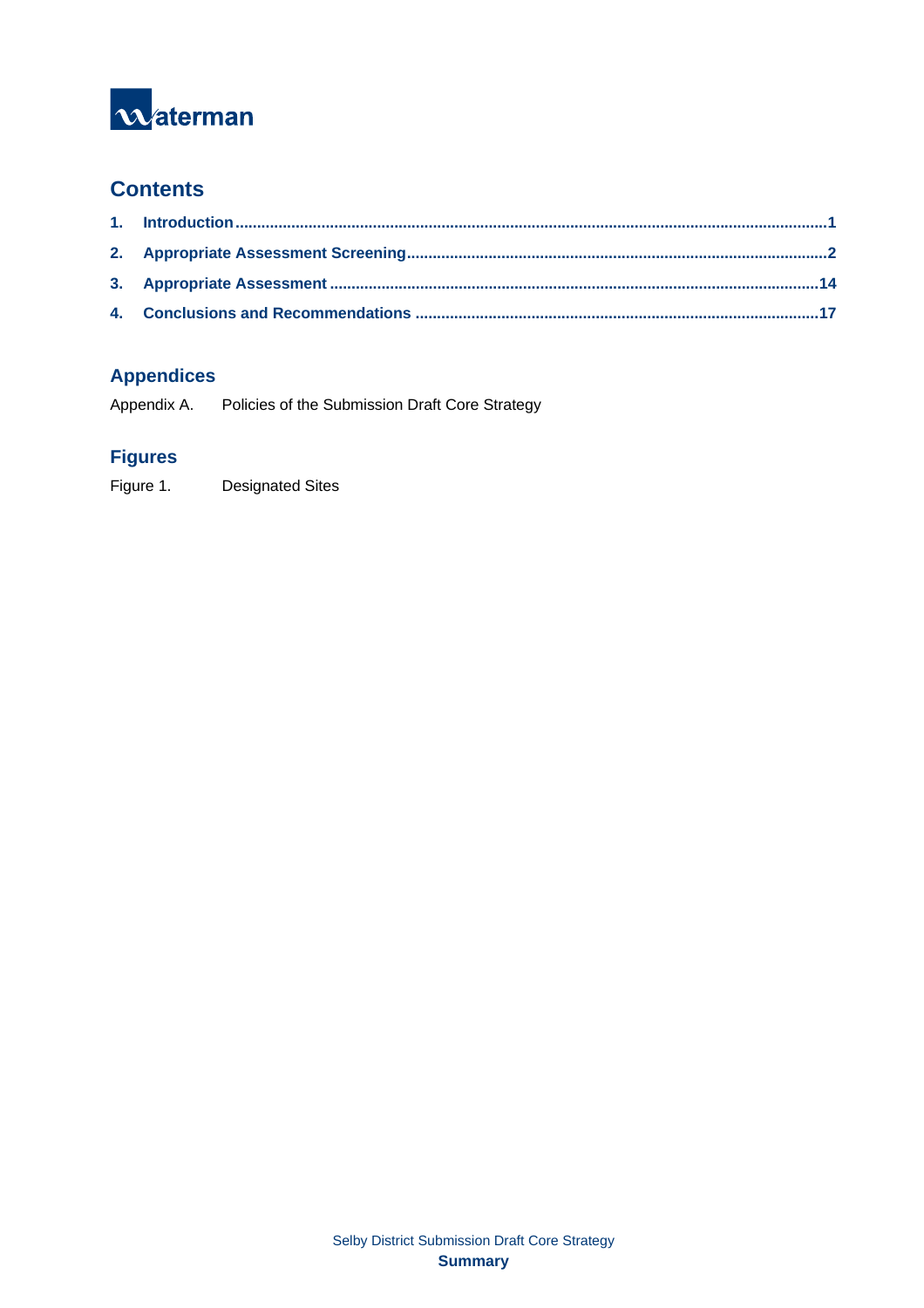

## **1. Introduction**

#### **Legal Requirement**

- 1.1. In the UK, the European Habitats Directive (Directive 92/43/EEC) has been transposed into national legislation in the Conservation (Natural Habitats &c) Regulations 1994. Regulation 48 implements the requirements of Article 6.3 of the Directive in respect of "Appropriate Assessment" of a plan or project. Such an assessment is required where a plan or project under consideration is likely to have a significant effect on a Special Protection Area (SPA) or Special Area of Conservation (SAC). These European designated sites are known collectively as Natura 2000 sites which are intended to form an ecologically coherent network of designated sites across the whole of Europe. In such assessments, official Government guidance set out in Planning Policy Statement 9: Biodiversity and Geological conservation (PPS9) requires similar considerations to be given to potential SPAs (pSPAs), candidate SACs (pSACs) and sites designated as Wetlands of International Importance under the Ramsar Convention (Ramsar sites). In practice, there is often a substantial degree of overlap between the features for which a Ramsar site is designated and the features for which the same site is often designated as an SPA and/or SAC.
- 1.2. Selby District Council (SDC) is preparing a series of Development Plan Documents (DPDs) required under the Planning and Compulsory Purchase Act 2004, which will form part of the new 'Local Development Framework' (LDF). The Council's current programme for development plan production is set out in its fourth Local Development Scheme (October 2010). When adopted over the next few years, the new style plans will replace those policies in the Selby District Local Plan, which are 'saved' under transitional legislation until replaced by policies in the LDF.
- 1.3. The Core Strategy is one of the first new style DPDs to be produced by SDC and will provide a context with which subsequent DPDs must conform.
- 1.4. The principal aims of the Core Strategy are to provide a spatial vision for Selby District (and strategic objectives to achieve that vision) and will entail a development strategy which establishes:
	- The context for designating areas where specific policies will apply, either encouraging development to meet economic and/or social objectives or constraining development in the interests of environmental protection;
	- The identification of strategic sites for housing and economic development to accommodate major growth in Selby and a district-wide framework for the subsequent allocation of sites for specific uses (including housing, retail, leisure and other activities); and
	- Policies setting out the context for more detailed policies and guidance to be included in other LDF documents.
- 1.5. In order to comply with the requirements identified above, Waterman Environment, Energy & Design Ltd (Waterman) has been commissioned by Selby District Council to carry out an Appropriate Assessment of the impacts of the Selby District Core Strategy on any Natura 2000 and Ramsar sites that could be affected directly or indirectly by the strategy.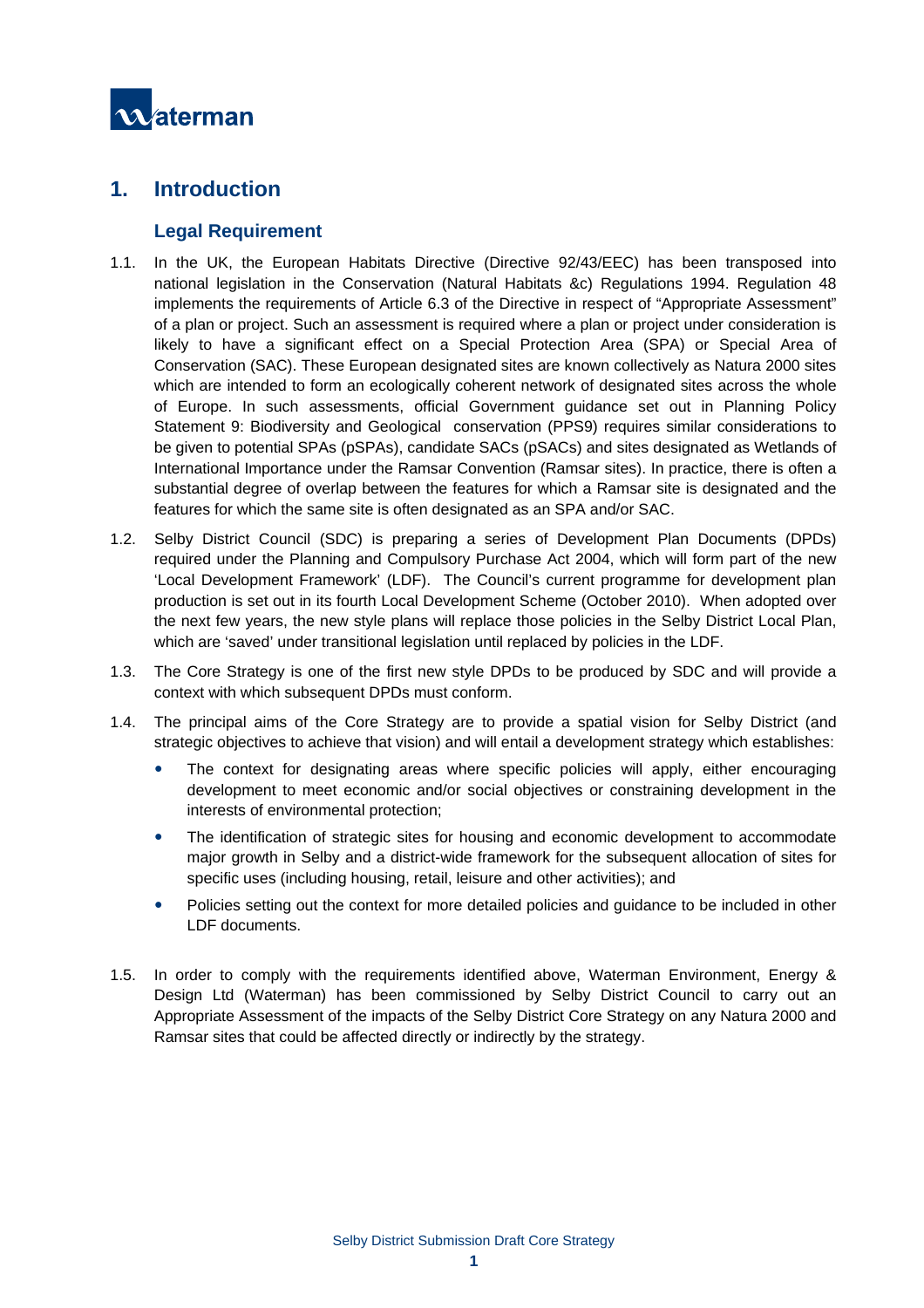

## **2. Appropriate Assessment Screening**

- 2.1. In February 2010 SDC instructed Waterman Energy Environment & Design (EED) Ltd to prepare a Screening Assessment of the emerging Core Strategy in accordance with the European Commission's 'Assessment of Plans and Projects Significantly Affecting Natura 2000 Sites methodological guidance on the provisions of Article 6 (3) and (4) of the Habitats Directive 92/43/EEC', hereafter termed Appropriate Assessment (AA). The format used for the screening is given in Annex 2 of the guidance and was followed in the compilation of the screening assessment.
- 2.2. The Selby District Consultation Draft Core Strategy (published February 2010) was reviewed and its policies assessed in terms of their potential to have an adverse effect on Natura 2000 and Ramsar Sites. In addition the geographic extent was also assessed over which policies could be reasonably anticipated to have the potential to cause adverse effects on Natura 2000 and Ramsar Sites.
- 2.3. From this it was determined that it would be necessary to assess the potential for adverse effects arising from the Core Strategy on 7 Natura 2000 nature conservation designations all of which occur within 5km of mapped areas for the implementation of policies. The locations of these sites are shown on Figure 1. These sites, with details obtained from the Joint Nature Conservation Committee (JNCC) website, are:
	- The Lower Derwent Valley Special Area of Conservation (SAC), Ramsar and Special Protection Area (SPA) designations;
	- Skipworth Common SAC; and
	- The Humber Estuary SAC, Ramsar and SPA designations.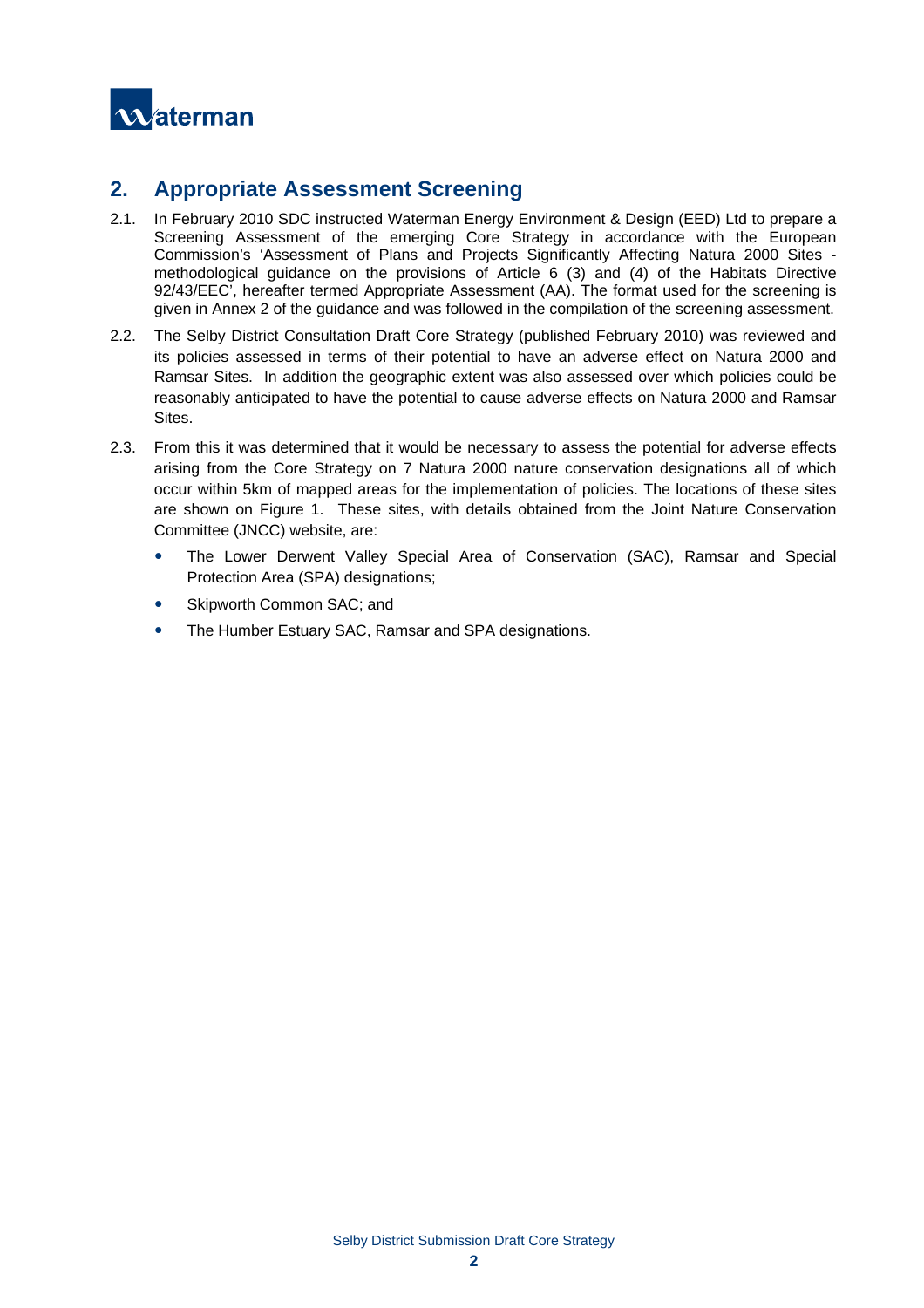

#### Natura 2000 and Ramsar Site Citations

#### Lower Derwent Valley SAC (UK 0030253)

- 2.4. The Lower Derwent Valley in Yorkshire and Humber contains a greater area of high-quality examples of lowland hay meadows than any other UK site and encompasses the majority of this habitat type occurring in the Vale of York. The abundance of the rare narrow-leaved waterdropwort *Oenanthe silaifolia* is a notable feature. Traditional management has ensured that ecological variation is well-developed, particularly in the transitions between this grassland type and other types of wet and dry grassland, swamp and fen vegetation.
- 2.5. *Annex I habitats that are a primary reason for selection of this site:* Lowland hay meadows (*Alopecurus pratensis, Sanguisorba officinalis).*
- 2.6. *Annex I habitats present as a qualifying feature, but not a primary reason for selection of this site:* Alluvial forests with *Alnus glutinosa* and *Fraxinus excelsior* (*Alno-Padion*, *Alnion incanae*, *Salicion albae*) \* Priority feature.
- 2.7. No Annex II species are a primary reason for selection of this site but otter *Lutra lutra* is present as a qualifying feature.

#### Lower Derwent Valley Ramsar (UK 11037)

- 2.8. This site is also designated as a Ramsar site as the Lower Derwent Valley represents one of the most important examples of traditionally managed species-rich alluvial flood meadow habitat remaining in the UK. The river and these flood lands play a substantial role in the hydrological and ecological functioning of the internationally important Humber basin. The site has a rich assemblage of wetland invertebrates including 16 species of dragonfly and damselfly, 15 British Red Data Book wetland invertebrates as well as a leafhopper (*Cicadula ornata*) for which Lower Derwent Valley is the only known site in Great Britain.
- 2.9. The site also qualifies as a staging post for passage birds in spring. Of particular note are the nationally important numbers of ruff, (*Philomachus pugnax*) and whimbrel, (*Numenius phaeopus*).
- 2.10. The qualifying criteria for which the Ramsar is listed are summarised below:
	- y *Ramsar criterion 1* The site represents one of the most important examples of traditionally managed species-rich alluvial flood meadow habitat remaining in the UK. The river and flood meadows play a substantial role in the hydrological and ecological functioning of the Humber Basin.
	- **Ramsar criterion 2** The site has a rich assemblage of wetland invertebrates including 16 species of dragonfly and damselfly, 15 British Red Data Book wetland invertebrates as well as a leafhopper, *Cicadula ornate* for which Lower Derwent Valley is the only known site in Great Britain.
	- **Ramsar criterion 4** The site qualifies as a staging post for passage birds in spring. Of particular note are the nationally important numbers of ruff, *Philomachus pugnax* and whimbrel, *Numenius phaeopus*.
	- **Ramsar criterion 5** Assemblages of international importance:
		- Species with peak counts in winter:
		- 31942 waterfowl (5 year peak mean 1998/99-2002/2003).
	- **Ramsar criterion 6** species/populations occurring at levels of international importance.
- 2.11. Qualifying Species/populations (as identified at designation):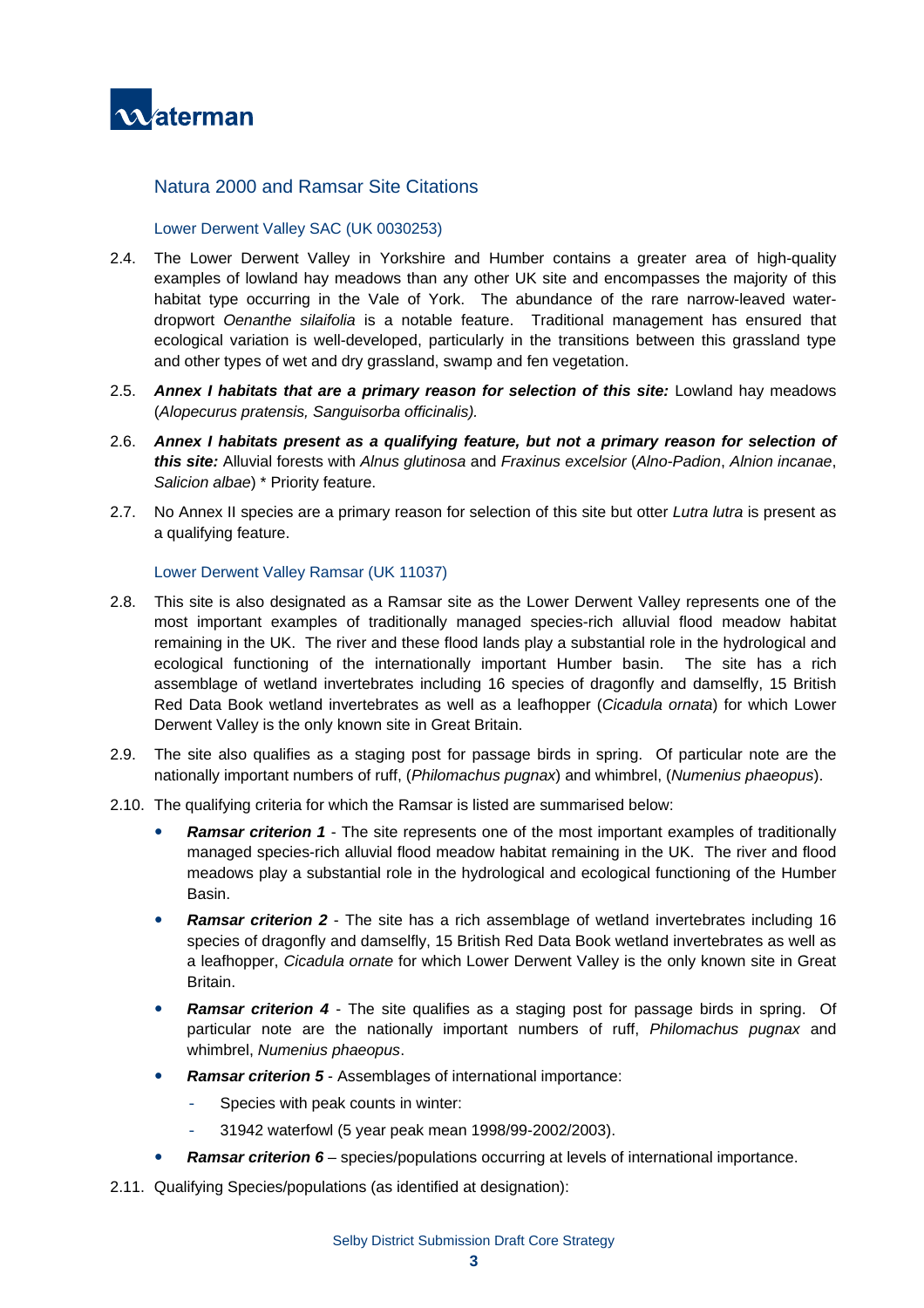

- Species with peak counts in winter:
	- Eurasian wigeon, Anas penelope, NW Europe 8350 individuals, representing an average of 2%;
	- of the GB population (5 year peak mean 1998/9 2002/3); and
	- Eurasian teal, Anas crecca, NW Europe 4200 individuals, representing an average of 1% of the population (5 year peak mean 1998/9 - 2002/3).

#### Lower Derwent Valley SPA (UK9006092)

- 2.12. **Qualifications under article 42 (79/409 EEC): (figures based on percentage of GB populations base on 5 year man peak counts):** 
	- Overwintering birds: bewick swan Cygnus columbianus bewickii 0.7%,ruff Philomachus pugnax19%, golden plover Pluvialis apricaria 2.4%;
	- y Breeding birds: Shovler Anas clypeata 5%, teal Anas crecca 1.5%, wigeon Anas Penelope 6.7%; and
	- Supports an internationally important assemblage of wildfowl.

2.13. Current threats listed include:

- Eutrophication risk due to agricultural run-off and domestic sewage residues are currently being investigated by Natual England (NE) to determine the scale and effect before preventative measures can be formulated;
- Water abstraction and the associated tidal barrage are thought to adversely affect water levels and qualities on the site. This is being investigated through a joint project between NE, Environment Agency (EA) and the private water company;
- Coal mining takes place adjacent to the site (although such activity ceased eight years ago). The potential effects of this are monitored with mitigation where necessary via a section 106 planning agreement; and
- Recreational disturbance is increasing due to the potential for some additional house building near to the site.

#### Skipworth Common SAC (UK0030276)

- 2.14. The northern Atlantic wet heath at Skipwith Common is the most extensive of its type in the north of England. The M16 *Erica tetralix* – *Sphagnum compactum* wet heath is dominated by cross-leaved heath and purple moor-grass *Molinia caerulea*. There is a small population of marsh gentian *Gentiana pneumonanthe*. The wet heath is part of transitions from open water, fen, reed and swap to 4030 European dry heaths and other habitats. The site has great ornithological and entomological importance.
- 2.15. Skipwith Common is one of the only two extensive areas of open heathland remaining in the Vale of York, the other being Strensall Common. The dry heath element is an example of H9 *Calluna vulgaris – Deschampsia flexuosa* heath dominated by heather. The area has entomological and ornithological importance, with nearly 80 species of birds recorded, including European nightjar *Caprimulgus europaeus*.
- 2.16. **Annex I habitats that are a primary reason for selection of this site** 4010 Northern Atlantic wet heaths with Erica tetralix, 4030 European dry heaths.
- 2.17. **Annex I habitats present as a qualifying feature, but not a primary reason for selection of this site** - not applicable.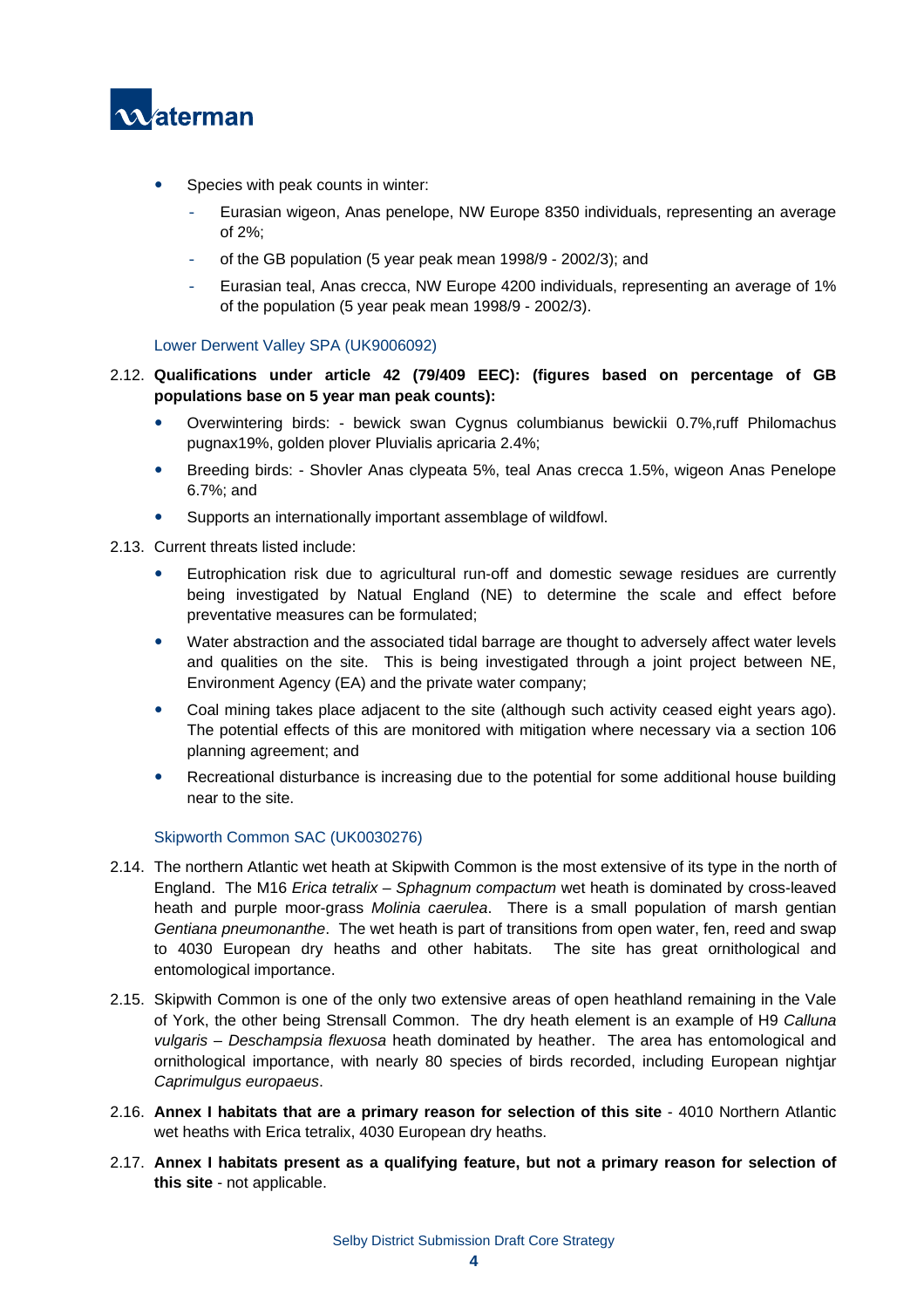

- 2.18. **Annex II species that are a primary reason for selection of this site** not applicable.
- 2.19. **Annex II species present as a qualifying feature, but not a primary reason for site selection** not applicable.
- 2.20. Current threats listed include:
	- A lack of management over the last decade has resulted in scrub encroachment at the expense of heathland communities. Natural England are currently working with the owners of the site to ensure that appropriate management is put in place to maintain the existing interest of the site.
	- There is also an extant permission for deep coal mining. This has previously been reviewed to assess impact on the features of interest at Skipwith Common. As a result of this review a compensation/mitigation package has been agreed with the Minerals Planning Authority/Natural England.

#### The Humber Estuary SAC (UK30170)

- 2.21. The Humber is the second-largest coastal plain estuary in the UK, and the largest coastal plain estuary on the east coast of Britain. It is a muddy, macro-tidal estuary, fed by the Rivers Ouse, Trent, Hull, Ancholme and Graveney. Habitats within the Humber Estuary include 1330 Atlantic salt meadows and a range of sand dune types in the outer estuary, together with subtidal sandbanks (H1110 Sandbanks which are slightly covered by sea water all the time), extensive intertidal mudflats (H1140 Mudflats and sandflats not covered by seawater at low tide), glasswort beds (H1310 Salicornia and other annuals colonising mud and sand), and 1150 coastal lagoons. As salinity declines upstream, reedbeds and brackish saltmarsh communities fringe the estuary. Significant fish species include 1099 river lamprey *Lampetra fluviatilis* and 1095 sea lamprey *Petromyzon marinus* which breed in the River Derwent, a tributary of the River Ouse.
- 2.22. *Annex I habitats that are a primary reason for selection of this site* 1130 Estuaries, 1140 Mudflats and sand flats not covered by seawater at low tide.
- 2.23. *Annex I habitats present as a qualifying feature, but not a primary reason for selection of this site* - 1110 Sandbanks which are slightly covered by sea water all the time, 1150 Coastal lagoons \* Priority feature, 1310 Salicornia and other annuals colonising mud and sand, 1330 Atlantic salt meadows (*Glauco-Puccinellietalia maritimae*), 2110 Embryonic shifting dunes, 2120 Shifting dunes along the shoreline with Ammophila arenaria (`white dunes`), 2130 Fixed dunes with herbaceous vegetation (`grey dunes`) \* Priority feature, 2160 Dunes with Hippophae rhamnoides
- 2.24. *Annex II species that are a primary reason for selection of this site* Not applicable.
- *2.25. Annex II species present as a qualifying feature, but not a primary reason for site selection*  1095 Sea lamprey *Petromyzon marinus*, 1099 River lamprey *Lampetra fluviatilis*,1364 Grey seal *Halichoerus grypus.*

#### Humber Estuary Ramsar (UK 11031)

2.26. The Humber Estuary is the largest macro-tidal estuary on the British North Sea coast. It drains a catchment of some 24,240 square kilometres and is the site of the largest single input of freshwater from Britain into the North Sea. It has the second-highest tidal range in Britain (max 7.4 m) and approximately one-third of the estuary is exposed as mud or sand flats at low tide. The inner estuary supports extensive areas of reedbed with areas of mature and developing saltmarsh backed in places by limited areas of grazing marsh in the middle and outer estuary. On the north Lincolnshire coast the saltmarsh is backed by low sand dunes with marshy slacks and brackish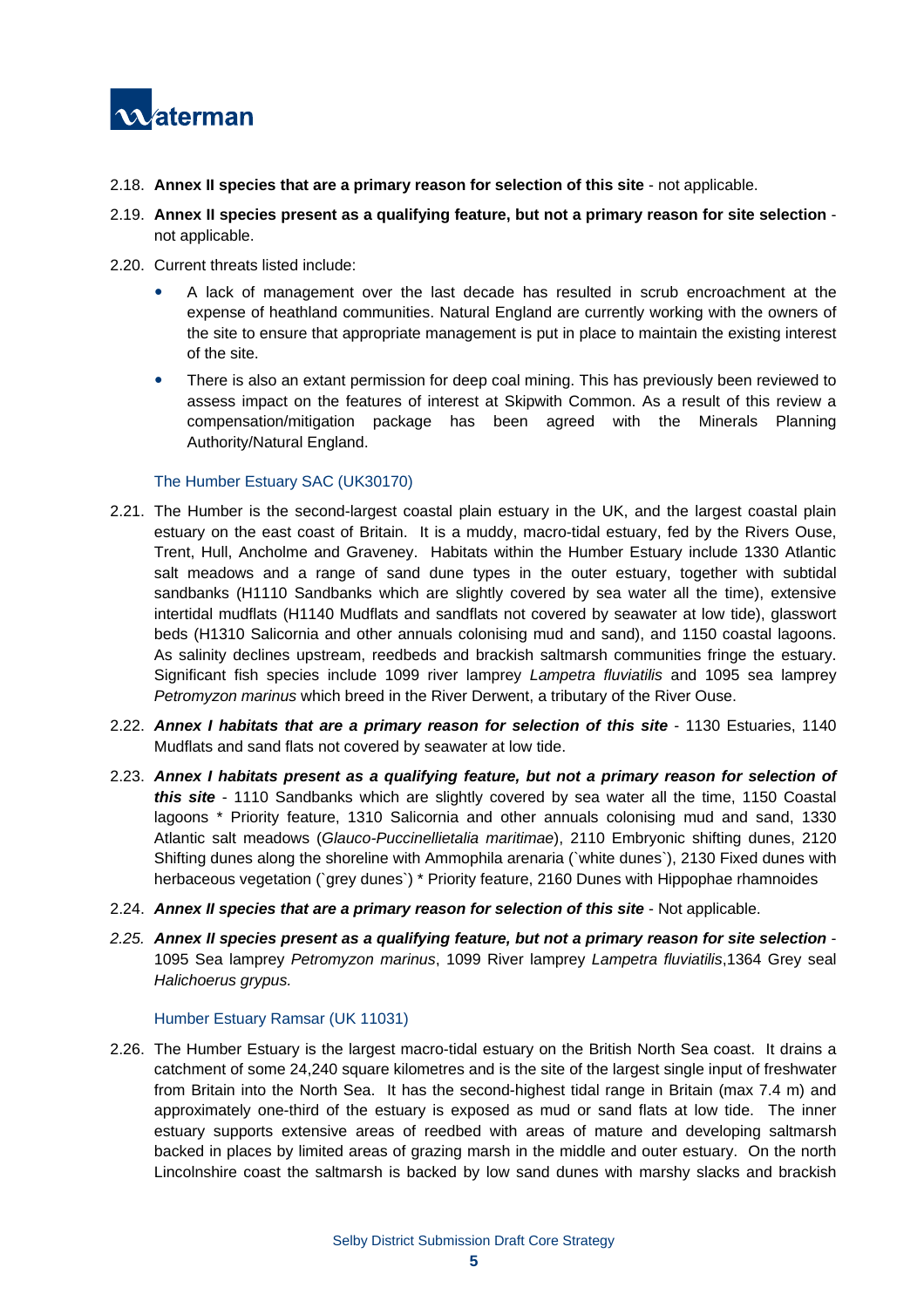

pools. The Estuary regularly supports internationally important numbers of waterfowl in winter and nationally important breeding populations in summer.

- 2.27. The qualifying criteria for which the Ramsar is listed are summarised below:
	- **Ramsar Criterion 1-** The site is a representative example of a near-natural estuary with the following component habitats: dune systems and humid dune slacks, estuarine waters, intertidal mud and sand flats, saltmarshes, and coastal brackish/saline lagoons.
	- **Ramsar Criterion 3** The Humber Estuary Ramsar site supports a breeding colony of grey seals *Halichoerus grypus* at Donna Nook. It is the second largest grey seal colony in England and the furthest south regular breeding site on the east coast. The dune slacks at Saltfleetby-Theddlethorpe on the southern extremity of the Ramsar site are the most north-easterly breeding site in Great Britain of the natterjack toad *Bufo calamita.*
	- **Ramsar criterion 5** Assemblages of international importance: (based on 5 year peak mean 1996/97-2000/2001):
		- 153,934 waterfowl, non-breeding season; and
		- 153934 waterfowl Species with peak counts in winter
	- **Ramsar criterion 6** species / populations occurring at levels of international importance (based on 5 year mean peak 1996-2000):
		- Eurasian golden plover, *Pluvialis apricaria* ssp *albifrons* 17,996 individuals, passage, representing an average of 2.2% of the population;
		- Red knot, *Calidris canutus* ssp *islandica*18,500 individuals, passage, representing an average of 4.1% of the population; and
		- Common redshank, *Tringa tetanus* ssp *brittanica* 4,632 individuals, wintering, representing an average of 3.6% of the population (5 year peak mean 1996/7-2000/1).
- 2.28. Qualifying Species/populations (as identified at designation):
	- y *Species with peak counts in spring/autumn:* (based on 5 year mean peak counts 1996 -2000)
		- European golden plover .*Pluvialis apricaria* ssp altifrons 17996 individuals, representing an average of 2.2% of the population;
		- Red knot, *Calidris canutus* ssp *islandica*, (wintering) 18500 individuals, representing an average of 4.1% of the population;
		- Dunlin, *Calidris alpina* ssp *alpina,* 20269 individuals, representing an average of 1.5% of the population;
		- Black-tailed godwit, *Limosa limosa* ssp *islandica*, 915 individuals, representing an average of 2.6% of the population;
		- Common redshank, *Tringa tetanus* ssp *totanus*, 7462 individuals, representing an average of 5.7% of the population.
	- Species with peak counts in winter: (based on 5 year mean peak counts 1996/7 -2000/1)
		- Common shelduck Tadorna tadorna 4464 individuals, representing an average of 1.5% of the population;
		- European golden plover Pluvialis apricaria ssp altifrons 30709 individuals, representing an average of 3.8% of the population;
		- Red knot Calidris canutus ssp islandica, 28165 individuals, representing an average of 6.3% of the population;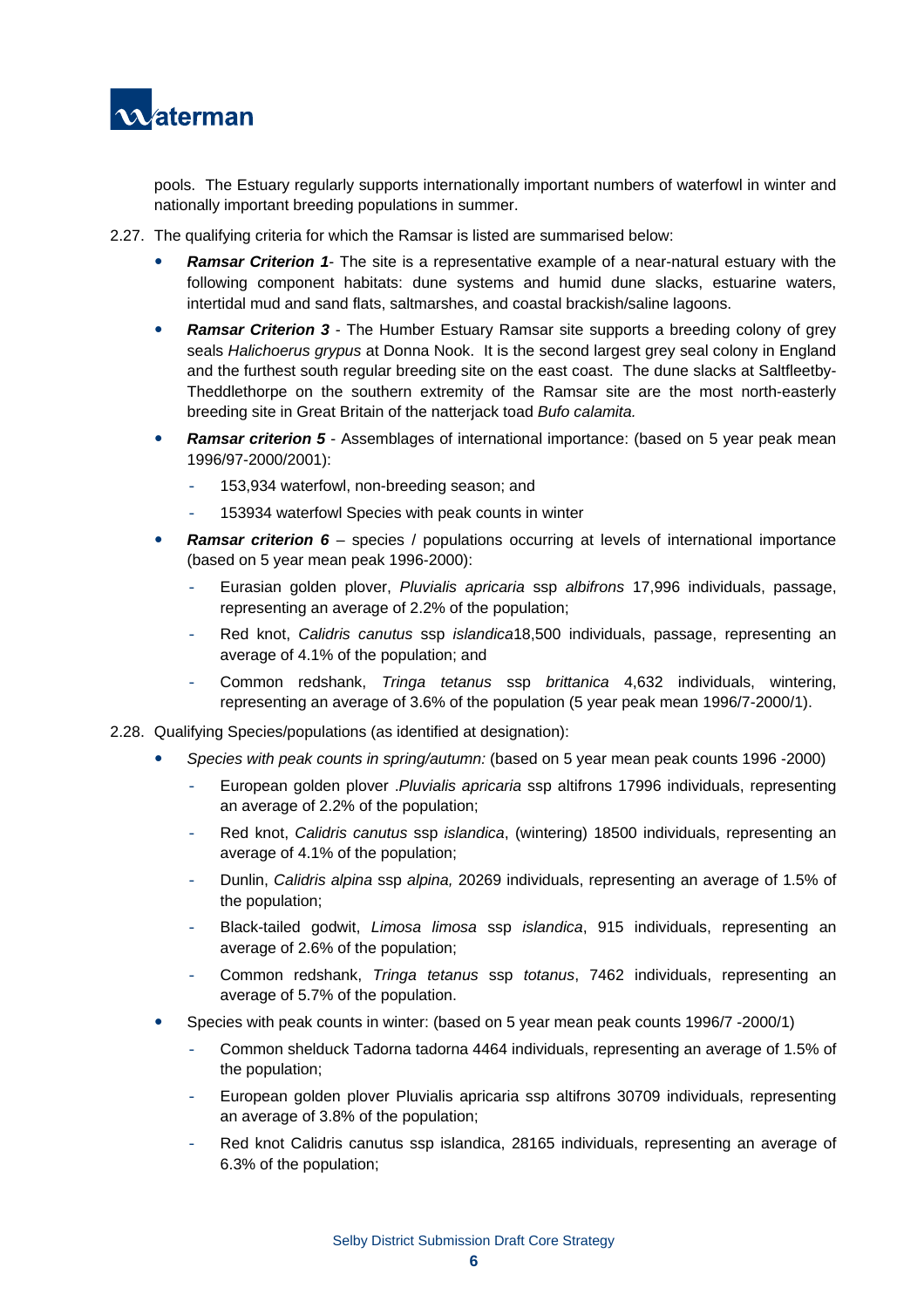

- Dunlin Calidris alpina ssp alpina, 22222 individuals, representing an average of 1.7% of the population;
- Black-tailed godwit Limosa limosa ssp islandica,1113 individuals, representing an average of 3.2% of the population; and
- Bar-tailed godwit Limosa lapponica ssp lapponica, 2752 individuals, representing an average of 2.3% of the population.
- **Ramsar criterion 8** The Humber Estuary acts as an important migration route for both river lamprey *Lampetra fluviatilis* and sea lamprey *Petromyzon marinus* between coastal waters and their spawning areas.

#### Humber Estuary SPA (UK 9006111)

*Qualifications under article 41 (79/409 EEC): (figures based on percentage of GB populations base on 5 year man peak counts)* 

- 2.29. During the breeding season the area regularly supports:
	- y Bittern *Botaurus stellaris* 10.5% of the population in Great Britain (2000-2002);
	- y Marsh harrier *Circus aeruginosus* 6.3% of the population in Great Britain (1998-2002);
	- y Avocet *Recurvirostra avosetta* 8.6% of the population in Great Britain(1998-2002); and
	- y Little tern *Sterna albifrons* 2.1% of the population in Great Britain (1998-2002).
- 2.30. Over winter the area regularly supports:
	- y Bittern *Botaurus stellaris* 4% of the population in Great Britain (1998/9 to 2002/3);
	- y Hen harrier *Circus cyaneus* 1.1% of the population in Great Britain (1997/8 to 2001/2);
	- y Bar- tailed godwit *Limosa lapponica* 4.4% of the population in Great Britain(1996/7 to 2000/1);
	- y Golden plover *Pluvialis apricaria* 12.3% of the population in Great Britain (1996/7 to 2000/1); and
	- y Avocet *Recurvirostra avosetta* 1.7% of the population in Great Britain (1996/7 to 2000/1).
- 2.31. On passage the area regularly supports:
	- y Ruff *Philomachus pugnax* 1.4% of the population in Great Britain (1996-2000).

*Qualifications under article 42 (79/409 EEC): (figures based on percentage of GB populations base on 5 year man peak counts)* 

- 2.32. Over winter the area regularly supports:
	- y Dunlin *Calidris alpina alpine* 1.7% of the population (1996/7 to 2000/1);
	- y Red knot *Calidris canutus* 6.3% of the population 91996/7 to 2000/1);
	- y Bar tailed godwit *Limosa limosa islandica* 3.2% of the population (1996/7 to 2000/1);
	- Shellduck *Tadorna tadorna* 1.5% of the population (1996/7 to 2000/1); and
	- y Red shank *Tringa tetanus* 3.6% of the population (1996/7 to 2000/1).
- 2.33. On passage the area regularly supports:
	- y Dunlin *Calidris alpina alpina*1.5% of the population (1996-2000);
	- y Red knot *Calidris canutus* 4.1% of the population(1996-2000);
	- Bar-tailed godwit *Limosa limosa islandica* 2.6% of the population (1996-2000); and
	- y Redshank *Tringa tetanus* 5.7% of the population (1996-2000).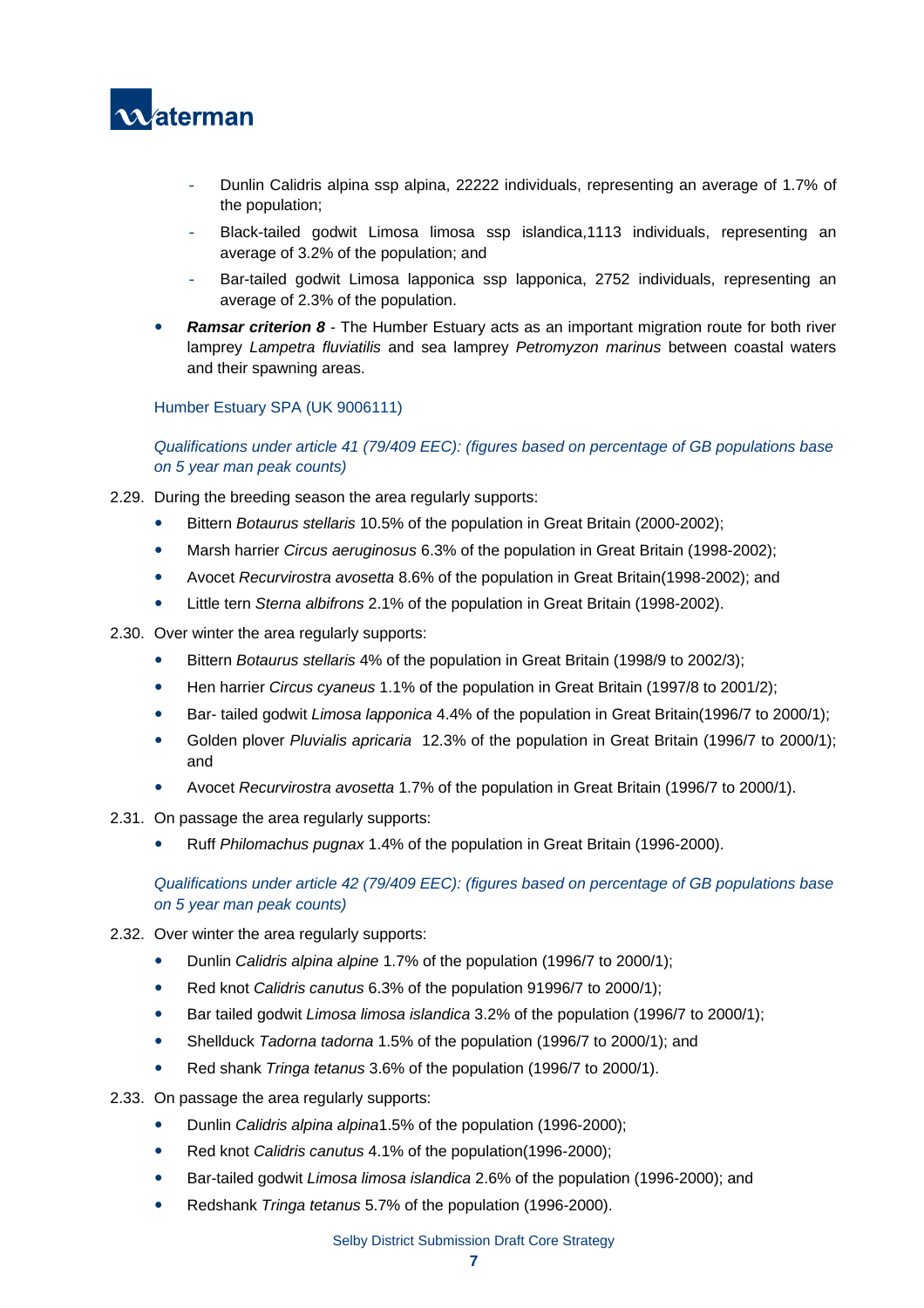

*Article 4.2 qualification (79/409/EEC):An internationally important assemblage of birds AN* 

- 2.34. In the non-breeding season the area regularly supports:
	- 153934 waterfowl (5 year peak mean 1996/7 to 2000/1).
- 2.35. The Humber Estuary is subject to the impacts of human activities (past and present) as well as ongoing processes such as sea level rise and climate change. Management intervention is therefore necessary to enable the estuary to recover and to secure the ecological resilience required to respond to both natural and anthropogenic change. Key issues include coastal squeeze, impacts on the sediment budget, and geomorphological structure and function of the estuary (due to sea level rise, flood defence works, dredging, and the construction, operation and maintenance of ports, pipelines and other infrastructure), changes in water quality and flows, pressure from additional built development, and damage and disturbance arising from access, recreation and other activities. Coastal squeeze is being addressed through the development and implementation of the Humber Flood Risk Management Strategy. All proposals for flood defence, development, dredging, abstractions and discharges which require consent from any statutory body, and land use plans which may have impacts upon the site are subject to assessment under the Conservation (Natural Habitats, &c.) Regulations 1994 (the "Habitats Regulations"). Diffuse pollution will be addressed through a range of measures including implementation of the Waste Water Framework Directive and Catchment Sensitive Farming initiatives. Other issues are addressed via a range of measures including regulation of on-site land management activities and implementation of the Humber Management Scheme, developed by all relevant statutory bodies to assist in the delivery of their duties under the Habitats Regulations.

#### Consultation Draft Core Strategy Policy Screening

- 2.36. The following policies of the Consultation Draft Core Strategy were considered to have the potential to affect the Natura 2000 sites by virtue of:
	- A) An increase in housing allocations situated within 5km which could lead to increased visitor pressure to countryside sites including those covered by the Natura 2000 designations listed above;
	- B) An increase in economic activities that would encourage tourism generally and hence have the potential to indirectly result in increased visitor pressure to countryside sites, including the sites covered by the Natura 2000 designations listed above; and
	- C) If wind energy sites are encouraged (as per policy CP14) and are situated in areas where they could affect bird populations which are designated features of the above Natura 2000 site this may have the potential to result in adverse effects.
- 2.37. *Policy CP1 Spatial Development Strategy*  identifies which towns and villages should be the focus for new housing, employment, retail, commercial, and leisure facilities and sets out principals which will be applied in permitting development in these areas.
- 2.38. *Policy CP2 The Scale and Distribution of Housing* sets out the distribution of new housing allocations across each of the towns and villages identified.
- 2.39. *Policy CP10 Rural Diversification* provides details of how proposals for rural diversification will be supported that entail the extension or re-use of existing premises, farm diversification enterprises, or recreation and tourism activity.
- 2.40. *Policy CP14 Renewable Energy*states that the Council will support new sources of renewable energy generation provided that development proposals can demonstrate that the wider environmental, economic and social benefits outweigh harm caused to the environment and local amenity, and impacts on local communities are minimised.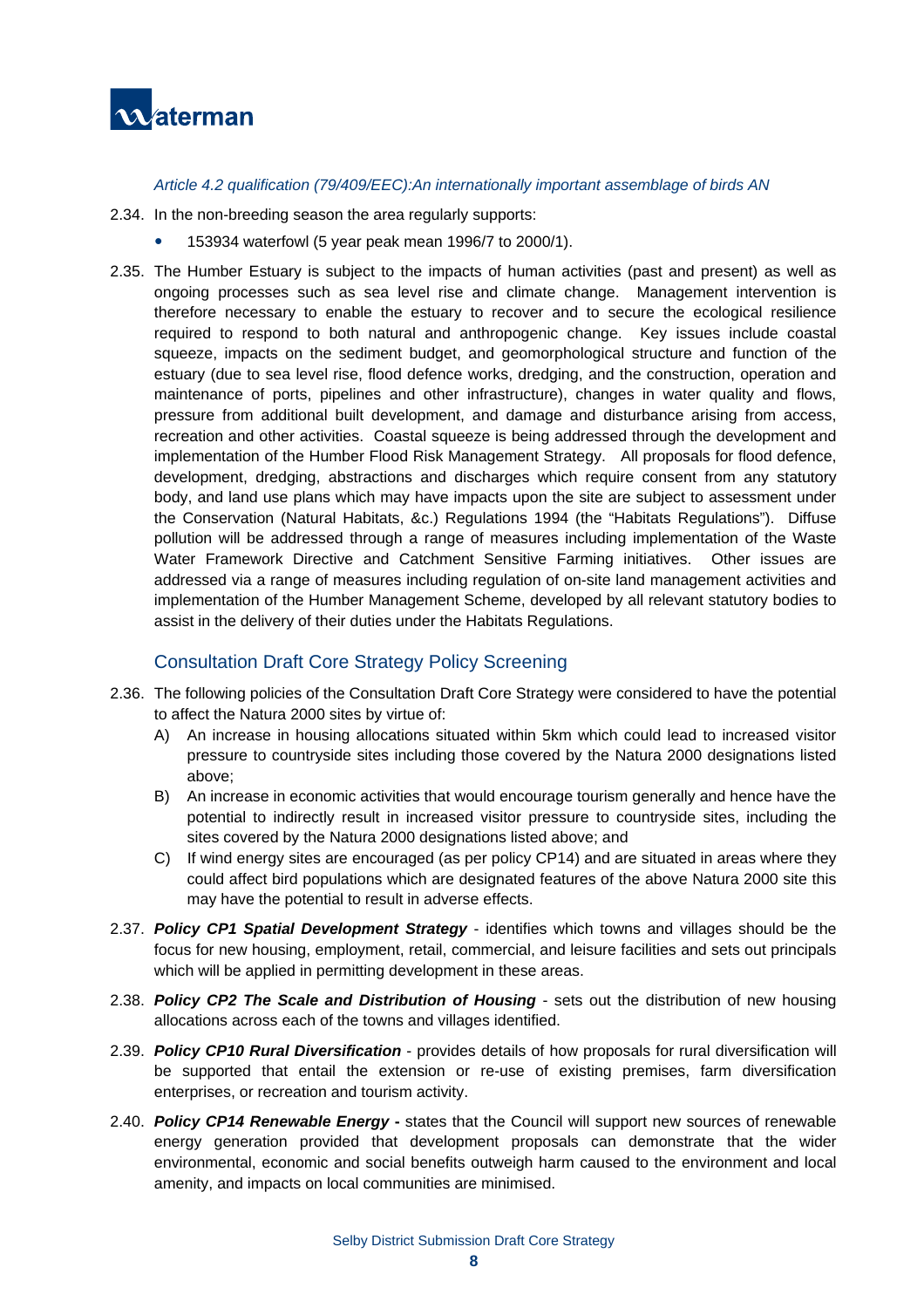

- 2.41. The remaining policies of the Consultation Draft Core Strategy were not considered likely to have the potential to affect the Natura 2000 sites because:
	- A) The other policies of the Core Strategy contained commitments designed to safeguard the integrity of the Natura 2000 sites; or
	- B) Policies were directed at settlements situated over 5km from the Natura 2000 sites; or
	- C) The policies were concerned with aspects of development that would not lead to any impacts on the integrity of the Natura 2000 sites.
- 2.42. In addition, the above identified policies of the Core Strategy may have the potential to cause effects on the Natura 2000 sites if they are enacted in combination with the following proposals:
	- Strategic residential Site D and strategic employment site G, which will form a single mixed use strategic development site adjacent to Selby town;
	- There are three proposed Designated Service Villages within 5km of Skipwith Common SCA, these are; North Duffield, Riccall and Barlby; all of which are included within the Core Strategy; and
	- There are two proposed designated Service Villages; North Duffield and Hemingbrough, within 5km of the Lower Derwent Valley Natura 2000 designations.
- 2.43. The significance of the Designated Service Villages is that they are put forward as potential locations for modest amounts of further planned growth but the extent of that growth in each settlement will only be decided in the future Site Allocations DPD. It may or may not be more than 50 dwellings. The Site Allocations DPD will clearly need an Appropriate Assessment at that time.
- 2.44. Relevant major development proposals which already have the benefit of planning consent are:
	- a) Employment Commercial sites over 1000 sq.m:
	- **CO/2004/0011 / 8/16/97R/PA** Erection of a food retail unit at BOCM Olympia Mills, Barlby Road, Barlby, Selby, North Yorkshire. Approved – 05/12/2006 Expires – 04/12/2011 Floor area:- 1292 sq.m (net sales area), 1650 sq.m (gross sales area).
	- 2008/0557/OUT / 8/16/359C/PA Outline application for a mixed employment development of Business (B1), General Industry (B2) and Storage and Distribution (B8) use to include means of access and indicative landscaping on 5.42ha land at Barlby Road, Barlby, Selby, North Yorkshire. Approved 06/08/2008 Expires 05/11/2011.
	- b) Residential sites of >20 dwellings:
	- y *2005/0336/OUT / 8/19/1573/PA* Outline application for residential development (including means of access) on7.6ha land at Holme Lane / Coupland Road, Selby, North Yorkshire. Section 73 application (2006/0919/FUL/8/19/1573A/PA) for variation of Condition no. 1 on previously approved outline application 2005/0336/OUT / 8/19/1573/PA to extend the period within which application for approval of Reserved Matters can be made. Approved – 24/06/2005 (approval date for original outline application). Expires – 23/06/2010 (extended date approved under Section 73 application).
	- y *2006/0425/FUL / 8/19/1626/PA* Erection of 123 residential dwellings and associated car parking and landscaping on land at Providence Mill, Holme Lane, Selby, North Yorkshire. Approved – 02/10/2006. Expires – 01/10/2009 (work has commenced).
	- c) Wind Farms
	- y *CO/2002/0780 / 8/26/62/PA* Erection of twelve wind turbines with associated tracks, crane hardstandings, anemometer, underground cables and switchgear house and compound for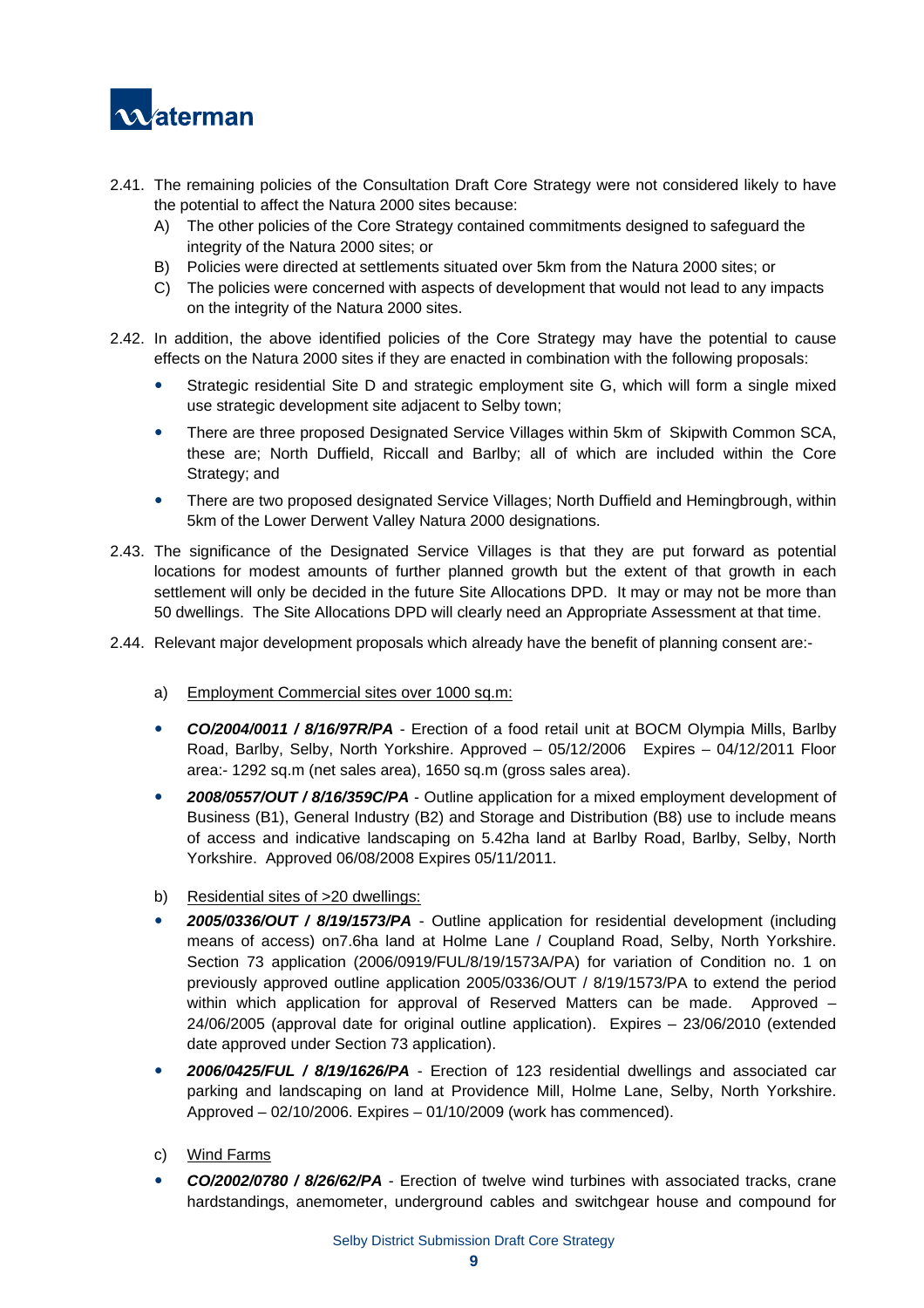

the purpose of producing electricity on land at Pease Farm & Rusholme Grange, Newland, Selby, North Yorkshire. Approved – 19/10/2006. Expires – 18/10/2011 (since the preparation of the screening assessment work has been completed and this site is operational).

#### Direct, Indirect or Secondary Impacts

- 2.45. The following likely direct, indirect or secondary impacts of the project on the Natura 2000 sites are assessed below by virtue of:
	- size and scale:
	- land take distance from the Natura 2000 site or key features of the site resource requirements (water abstraction etc) emissions (disposal to land, water or air);
	- excavation requirements;
	- transportation requirements; and
	- duration of construction operation decommissioning etc other.

#### *Lower Derwent Valley SAC*

2.46. None of the strategic site allocations within the Consultation Draft Core Strategy lie within or adjacent to the SAC and therefore direct impacts on the designated features are unlikely. However, there could be housing allocations in North Duffield situated within 500m and Hemingbrough within 3km (as well as other allocations further afield in Selby and nearby villages at distances over 5km) that could result in an increase in visitor pressure to those parts of the SAC that are publicly accessible. (For example areas within the Lower Derwent Valley NNR and habitats situated adjacent to Public Rights of Way (PRoW) (along the River at Bubworth Ings) could be affected). This could lead to impacts arising from human disturbance on sensitive habitats that are Annex 1 features (such as lowland hay meadows and alder ash woodland) and to Annex 2 species that are vulnerable to disturbance, such as otter.

#### *Lower Derwent Valley Ramsar*

- 2.47. None of the strategic site allocations within the Consultation Draft Core Strategy lie within or adjacent to the Ramsar and therefore direct impacts on the designated features are unlikely.
- 2.48. Comments made above relating to habitat disturbance from the potential for increased visitor pressure to publicly accessible areas of the Ramsar due to the proposed increase in local housing allocations would also apply to habitats that are listed in criterion 1 of the Ramsar. In addition to this, there could be an increase in levels of disturbance experienced by bird species cited in criterions 1 - 6 that could occur within and adjacent to areas that are accessible to the public. (Many of the species listed in the Ramsar citation are wading bird and wildfowl that are vulnerable to visual disturbance).
- 2.49. As well as potential impacts arising from increased visitor pressure, if the enactment of policy CP14 supporting new sources of renewable energy results in additional wind energy sites being situated in areas that could affect bird populations cited in the Lower Derwent Valley Ramsar criteria, this could lead to an adverse effect, either alone or in combination with other consented wind farm schemes such as the wind farm site currently under construction at Newland situated some 7km to the south.

#### *Lower Derwent Valley SPA*

2.50. None of the strategic site allocations within the Consultation Draft Core Strategy lie within or adjacent to the SPA and therefore direct impacts on the designated features are unlikely.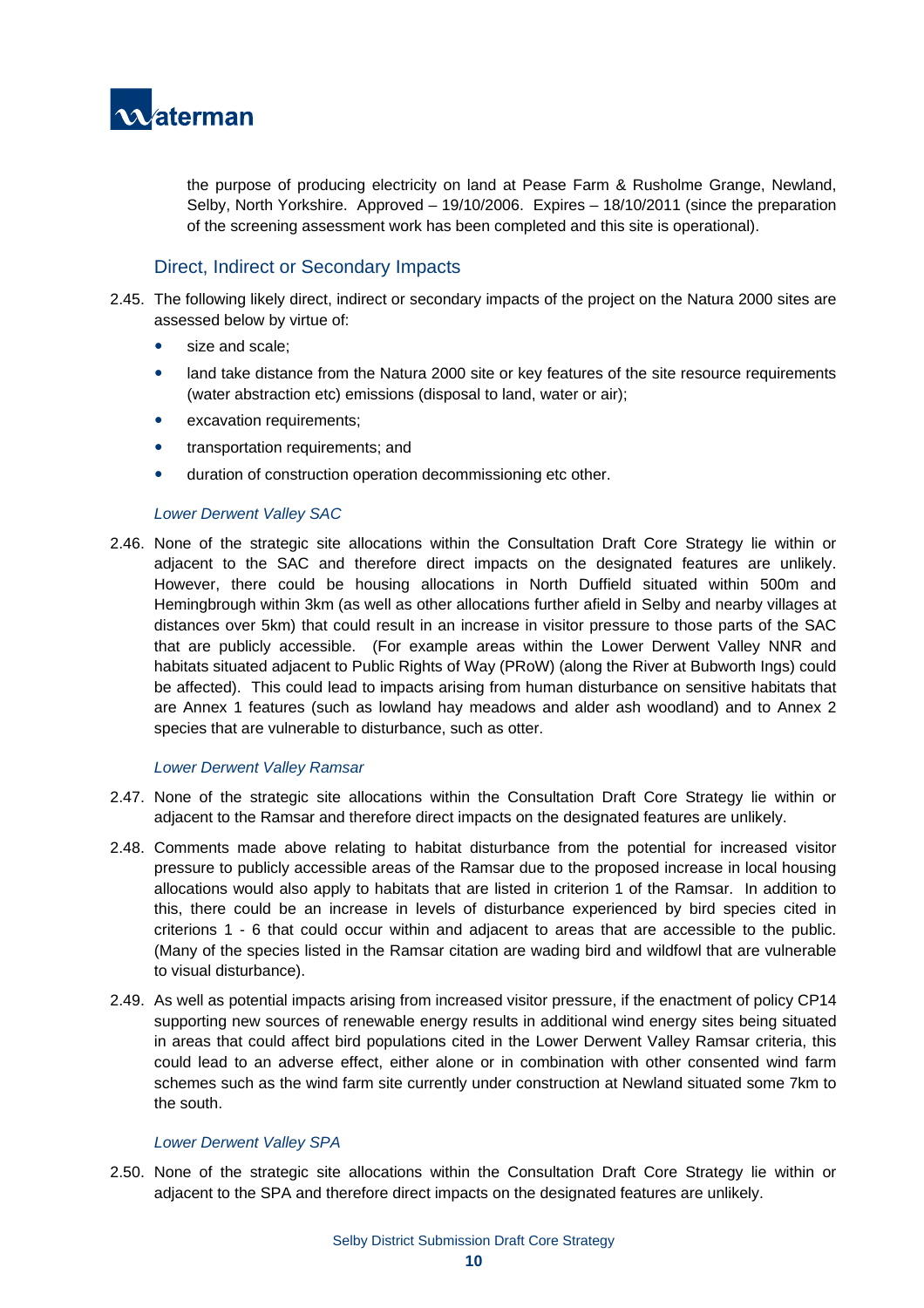

2.51. Potential impacts to bird populations that are qualifying populations of the SPA are the same as those described for the Ramsar above. It should be noted that recreational disturbance to bird populations is cited as a threat to bird populations within the SPA designation document.

#### *Skipworth Common SAC*

- 2.52. None of the strategic site allocations within the Consultation Draft Core Strategy lie within or adjacent to the SAC and therefore direct impacts on the designated features are unlikely.
- 2.53. However, there could be two allocations for housing in Riccall and North Duffield that lie within 2km of the SAC and there could be further allocations in Selby, Barlby, Osgodby and Wilstow which lie within 5km of the SAC that that could result in an increase in visitor pressure to those parts of the SAC that are publicly accessible. Given that the Common is a National Nature Reserve (NNR) it should be assumed that many areas of the Site will be accessible to the public. This could lead to impacts arising from human disturbance on sensitive habitats that are Annex 1 features (such as the wet and dry heaths) and to species for which the Common is particularly important such as nightjar.

#### *The Humber Estuary SAC*

- 2.54. None of the strategic site allocations within the Consultation Draft Core Strategy lie within or adjacent to the SAC and therefore direct impacts on the designated features are unlikely.
- 2.55. There are no settlements with housing allocations within the Core Strategy that lie within 5km of the SAC, although due to the presence of the Trans-Pennine Trail along the banks of the Humber, it is possible that land adjacent to designated habitats may experience more visitors as a result of increases in housing allocations in and around Selby.
- 2.56. However the Annex 1 habitats likely to be present in sections of the River along the Trans-Pennine Trail are likely to be intertidal mud and sand flats which are not likely to experience visitor disturbance. Therefore no impact on Annex 1 habitats would be likely.
- 2.57. River lamprey and sea lamprey which are Annex 2 species would not be affected by any of the policies of the Core Strategy and although grey seal is listed as an Annex 2 species, populations are likely to occur in habitats closer to the coast which would be outside the potential 'zone of influence' affected by any of the Policies of the Core Strategy.

#### *Humber Estuary Ramsar*

- 2.58. None of the strategic site allocations within the Consultation Draft Core Strategy lie within or adjacent to the Ramsar and therefore direct impacts on the designated features are unlikely.
- 2.59. Due to the presence of the Trans-Pennine Trail along the banks of the Humber is possible that habitats listed within the Ramsar Criteria may experience an increase in levels of disturbance. Whilst this would not be likely to affect the integrity of habitats it may have the potential to increase levels of disturbance experienced by bird species cited in criterions 1-6 which may be present in habitats adjacent to the Trans-Pennine Trail. (Many of the species listed in the Ramsar citation are wading bird and wildfowl that are vulnerable to visual disturbance.)
- 2.60. As well as potential impacts arising from increased visitor pressure, if the enactment of policy CP14 supporting new sources of renewable energy results in additional wind energy sites being situated in areas that could affect bird populations cited in the Humber Estuary Valley Ramsar criteria, this could lead to an adverse effect, either alone or in combination with another consented wind farm scheme currently under construction at Newland situated some 3.5km km to the east.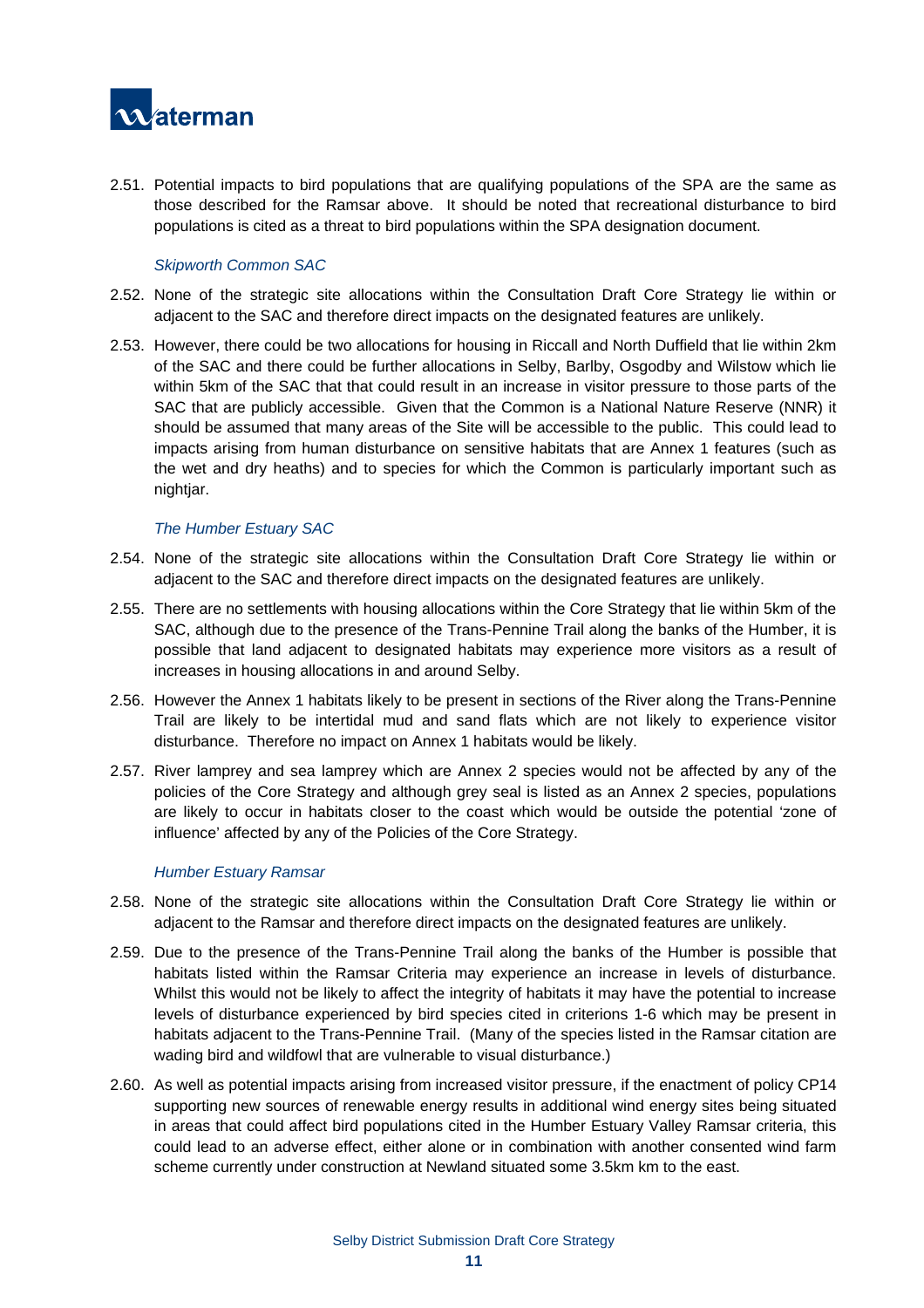

#### *Humber Estuary SPA*

- 2.61. None of the strategic site allocations within the Consultation Draft Core Strategy lie within or adjacent to the Ramsar and therefore direct impacts on the designated features are unlikely.
- 2.62. Potential impacts to bird populations that are qualifying populations of the SPA are the same as those described for the Ramsar above. It should be noted that recreational disturbance to bird populations is cited as a threat to bird populations.

#### Likely Changes to Natura 2000 Sites

- 2.63. The likely changes to the Natura 2000 sites arising as a result of reduction of habitat area and disturbance to key species are assessed below.
- 2.64. No changes in terms of the geographic extent or type of habitats present on any of the Natura 2000 sites would be likely to arise from implementation of the Core Strategy, either alone or in combination with the other plans or projects cited above.
- 2.65. Habitat quality in publicly accessible areas at Skipworth Common NNR and Derwent Valley NNR which lie within SAC and Ramsar designations could be affected if the presence of visitors is not managed appropriately. (For example the floral composition of dry and wet heathland habitats at Skipworth Common could change in response to changing patterns of soil erosion and nutrient input that could be caused by increased visitor traffic).
- 2.66. Changes in levels of disturbance experienced by avifauna occurring in or adjacent to publicly accessible areas at all three sites (i.e. Skipworh Common, Lower Derwent Valley and the Humber Estuary) may result in changes in patterns of behaviour and use of areas affected by visitor disturbance.
- 2.67. The incidence of bird strike on populations of waders and wildfowl moving to and from habitats within the Lower Derwent Valley and Humber Estuary may increase if wind farm projects (promoted though Policy CP14 Renewable Energy) are sited on migratory routes.

#### Impacts on the Natura 2000 site as a whole:

- 2.68. The likely interference with the key relationships that define the structure of the site Interference with key relationships that define the function of the site are assessed below
- 2.69. None of the impacts described above would be likely to result in any changes that directly affect the overall coherence or function of any of the Natura 2000 Sites, or affect the key environmental and geographical factors which underpin their existence. Nevertheless, the impacts described above could lead to measureable changes in the quality and extent of habitats and in the number and distribution of species that comprise the Natura 2000 designations if impacts are not appropriately avoided or mitigated.

#### Indicators of Significance

- 2.70. Indicators of significance as a result of the identification of effects set out above in terms of loss, fragmentation, disruption and disturbance change to key elements of the site are assessed below
- 2.71. Indicators of significance would be:
	- A decrease in the extent or quality of Annex1 habitats within publicly accessible areas at either Skipworth Common NNR or Lower Derwent Valley NNR resulting from the effects of increased visitor numbers;
	- A decline in the number, distribution or changes in patterns of behaviour of bird populations within or adjacent to publicly accessible areas the Lower Derwent Valley NNR (or other areas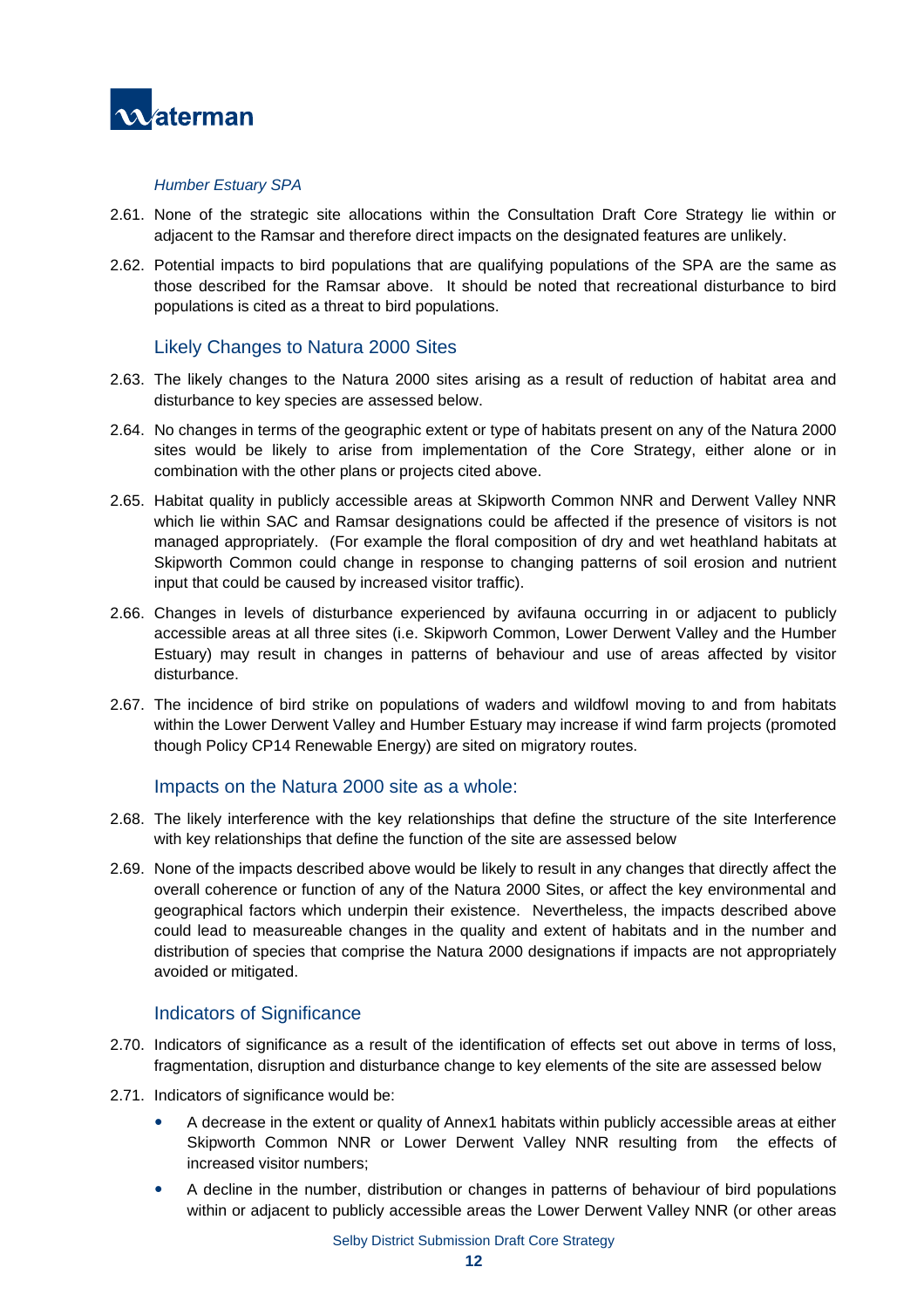

covered by the SPA / Ramsar that are publicly accessible e.g. along ProWs) resulting from the effects of increased visitor numbers;

- A decline in the number, distribution or changes in patterns of behaviour of bird populations within or adjacent to publicly accessible areas the Lower Derwent Valley NNR (or other areas covered by the SPA / Ramsar that are publicly accessible e.g. along ProWs) resulting from the effects of increased visitor numbers;
- A decline in the number, distribution or changes in patterns of behaviour of bird populations within or adjacent to publicly accessible areas of the Humber Estuary SPA / Ramsar resulting from the effects of increased visitor numbers; and
- An increase in the incidence of bird strike from wind turbines on populations of waders and wildfowl moving to and from habitats within the Lower Derwent Valley and Humber Estuary.

#### Likely Significant Effects and Unknown Magnitude of Impacts

- 2.72. The magnitude of potential impacts identified above is unknown at this stage and would be dependent on any change in the levels of recreational use of sites covered by the Natura 2000 designations. It will also be dependent on whether current levels of visitor provision at these sites are adequate and their capacity to cope with an increase in visitor numbers.
- 2.73. The locations of new wind energy projects coming forward in response to Policy CP14 Renewable Energy are also unknown at this stage. Such developments would be likely to be subject to individual Environmental Impact Assessment (including AA where necessary) and would therefore also need to be assessed independently once details are known.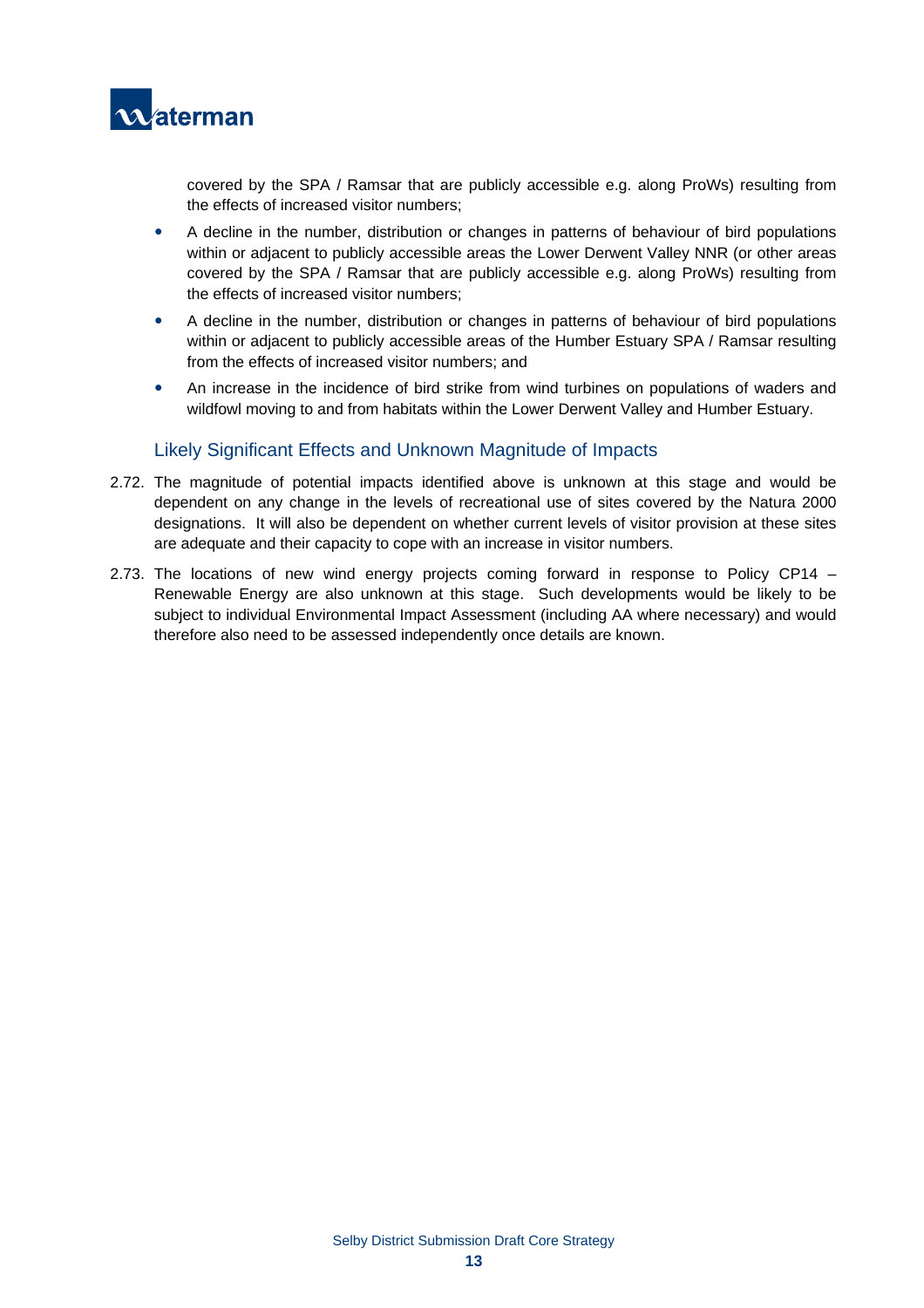

## **3. Appropriate Assessment**

### **Scoping and Additional Information Gathering**

- 3.1. From the screening exercise is it was determined that there was the potential for adverse effects arising from the Consultation Draft Core Strategy on 7 Natura 2000 sites at;
	- The Lower Derwent Valley Special Area of Conservation (SAC), Ramsar and Special Protection Area (SPA) designations;
	- Skipworth Common SAC; and
	- The Humber Estuary SAC, Ramsar and SPA designations.
- 3.2. Following public consultation on the Consultation Draft Core Strategy during February and March 2010 Selby District Council has prepared a revised version of the Core Strategy for 'Publication' and Submission. Numerous changes have been made to the draft Core Strategy as a result of the consultation in order to improve the document. Minor amendments have been made to most of the policies, and two additional policies have been added. One of which clarifies and expands upon Policy CP1 in relation to the management of residential development in settlements, and the other specifically relates to the proposed Strategic Site Allocation (sites D and G at Olympia Park). In addition, Strategic Site A at Crosshills Lane has been removed from the Core Strategy. Waterman has undertaken a review of the policies contained within the Draft Submission version of the Core Strategy and is satisfied that the conclusions of the screening assessment remain valid. The Appropriate Assessment contained within this report considers the policies contained within the Draft Submission Version of the Core Strategy.
- 3.3. To support the Appropriate Assessment phase, additional information was gathered on the Natura 2000 sites and environmental condition in line with the specific impacts identified by the Appropriate Assessment Screening exercise via;
	- An increase in housing allocations situated within 5km which could lead to increased visitor pressure to countryside sites including those covered by the Natura 2000 designations listed above;
	- An increase in economic activities that would encourage tourism generally and hence have the potential to indirectly result in increased visitor pressure to countryside sites, including the sites covered by the Natura 2000 designations listed above; and
	- If wind energy sites are encouraged (as per CP14) and are situated in areas where they could affect bird populations which are designated features of the above Natura 2000 site this may have the potential to result in adverse effects.
- 3.4. The additional information was collated from the Yorkshire Wildlife Trust and Natural England on the potential impacts from increased visitor numbers to determine if the European sites are already at saturation point or if any management or measures could be undertaken to mitigate an increase in numbers.
- 3.5. A desk search to identify any proposed wind farm developments was undertaken to identify any in combination effects with Policy CP14 of the Submission draft Core Strategy was also undertaken.

#### Assessment of Potential Impacts

3.6. The Appropriate Assessment Screening Assessment considered whether the impacts arising from the Core Strategy are likely to significantly affect the Natura 2000 sites scoped into the assessment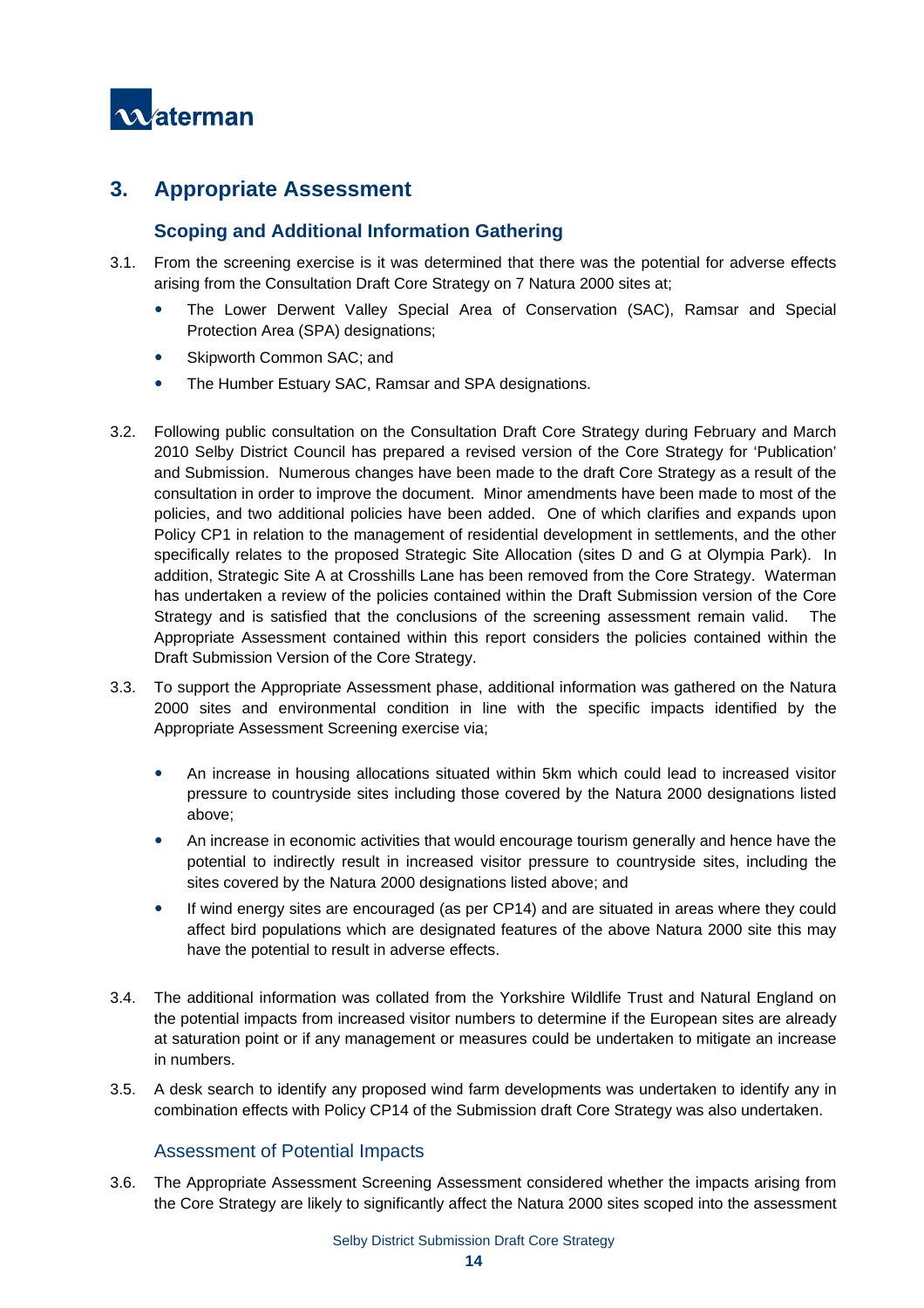

process. The following section presents the further analysis that has been undertaken to determine whether the Submission Draft Core Strategy would have an adverse effect on the integrity of the site, either alone or in-combination with other plans, programmes and projects. The potential impacts for an increase in housing and economic activities are considered together as they both apply to a potential increase in visitor pressure.

#### **Increase in housing numbers and economic activity leading to increased visitor pressure from home owners and tourism**

#### Lower Derwent Valley SAC, Ramsar and SPA

- 3.7. Current management at the Lower Derwent Valley is undertaken by the Yorkshire Wildlife Trust, Natural England, the Carstairs Countryside Trust and a number of private landowners. Visitor numbers are not actively encouraged given the sensitive nature of the wildlife and habitats and the management approach is to provide quiet enjoyment of the reserve for those who visit. The Yorkshire Wildlife Trust expects visitor numbers to be reasonably low except during the winter bird migration season and if a rarity is seen at the reserve which would attract bird watchers.
- 3.8. No accurate counts for visitor numbers have been undertaken therefore it is difficult to predict how large any increase in visitor numbers would need to be from increased housing and economic activity under the Core Strategy to have an adverse impact. However, visitor numbers are expected to be low for most of the year however an impact from increased visitor numbers cannot be ruled out. Such an impact is considered to be unlikely though as the majority of visitors attracted to the site are bird watchers/wildlife enthusiasts and not mass recreation that is likely to attract a large increase in visitors from new housing and economic growth.
- 3.9. Wildlife monitoring of the Lower Derwent Valley already takes place with breeding bird surveys and Wetland Bird Survey (WeBS) counts carried out at Wheldrake Ings and other sites in the valley.
- 3.10. Although thought to be unlikely, if development under the Core Strategy in the Selby area were to impact on the Site a number of actions are available which could mitigate for this, including, wardens being present, boardwalk improvements, improvement of hides and signage, improved buffer zones, and improved car parking or support for other transport options in the valley. In addition comments from Natural England at the screening stage encourage the provision of accessible green space for any new housing developments to reduce the pressure on designated sites. The provision of such green space is required by Core Strategy policies CP15 and 16.
- 3.11. Wildlife monitoring should continue at the Site and SDC should include this monitoring data in their Annual Monitoring Report.

#### Skipworth Common SAC

- 3.12. It is considered by Natural England that visitor numbers are not necessarily at 'saturation point' but they would not be actively looking to increase the number of visitors to the site.
- 3.13. No accurate counts for visitor numbers have been undertaken therefore it is difficult to predict how large any increase in visitor numbers would need to be from increased housing and economic activity under the Core Strategy to have an adverse impact. However a large increase in visitor numbers is considered to be unlikely as the majority of visitors the site attracts are wildlife enthusiasts and not mass recreation that is likely to attract a large increase in visitors from new housing and economic growth.
- 3.14. Although thought to be unlikely, if development under the Core Strategy in the Selby area were to impact on the Site a number of actions are available which could mitigate for this, including, maintenance of existing site infrastructure such as footpaths. In addition comments from Natural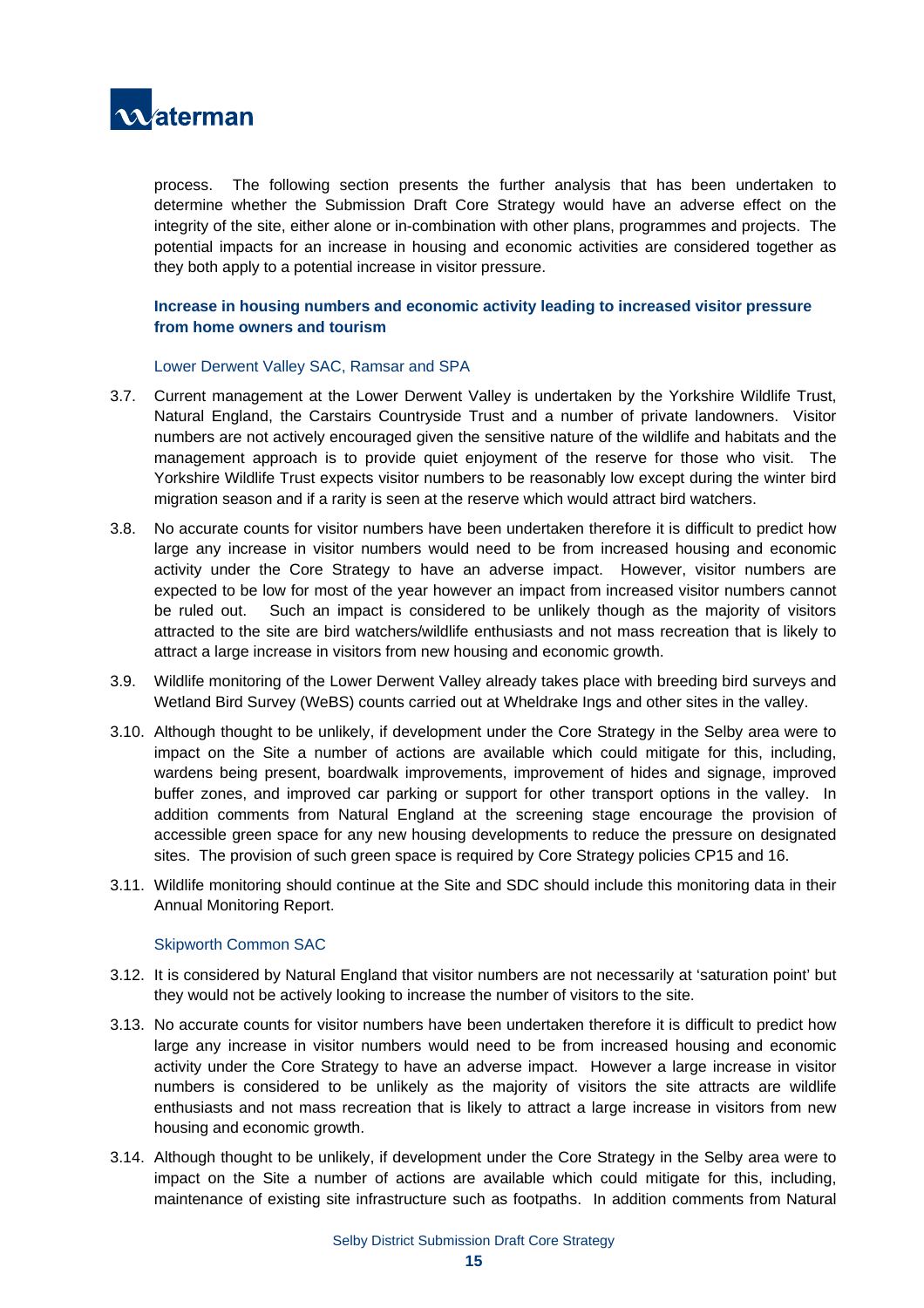

England at the screening stage encourage the provision of accessible green space for any new housing developments to reduce the pressure on designated sites. The provision of such green space is required by Core Strategy policies CP15 and 16.

3.15. Wildlife monitoring should continue at the Site and SDC should include this monitoring data in their Annual Monitoring Report.

#### The Humber Estuary SAC, Ramsar and SPA

- 3.16. As for Skipworth Common SAC it is considered by Natural England that visitor numbers are not necessarily at 'saturation point' but they would not be actively looking to increase the number of visitors to the site.
- 3.17. No accurate counts for visitor numbers have been undertaken therefore it is difficult to predict how large any increase in visitor numbers would need to be from increased housing and economic activity under the Core Strategy to have an adverse impact. However a large increase in visitor numbers is considered to be unlikely as the majority of visitors the site attracts are wildlife enthusiasts and not mass recreation that is likely to attract a large increase in visitors from new housing and economic growth.
- 3.18. Although thought to be unlikely, if development under the Core Strategy in the Selby area were to impact on the Site a number of actions are available which could mitigate for this, including, maintenance of existing site infrastructure such as footpaths. In addition comments from Natural England at the screening stage encourage the provision of accessible green space for any new housing developments to reduce the pressure on designated sites. The provision of such green space is required by Core Strategy policies CP15 and 16.
- 3.19. Wildlife monitoring should continue at the Site and SDC should include this monitoring data in their Annual Monitoring Report.

#### **Increase in Wind Energy Sites**

3.20. If wind energy sites are encouraged and are situated in areas where they could affect bird populations, which are designated features of the above Natura 2000 site, this may have the potential to result in adverse effects. The locations of new wind energy projects coming forward in response to Policy CP14 – Renewable Energy are unknown at this stage. Such developments would be likely to be subject to individual Environmental Impact Assessment (including AA where necessary) and would therefore also need to be assessed independently once details are known. In addition Policy CP14 has been updated within the Submission Version of the Core Strategy and now puts emphasis on the design and location of renewable energy and low-carbon energy generation within the development proposals. As such it is unlikely that if proposals for wind farms follow the appropriate planning policy and legislative requirements any of the Natura 2000 sites would be impacted upon (this would include the consideration of in-combination effects from neighbouring Core Strategies). In addition policy CP15 enforces the sustainability of the natural environment by safeguarding national and local protected sites and ensuring that development seeks to produce a net gain in biodiversity.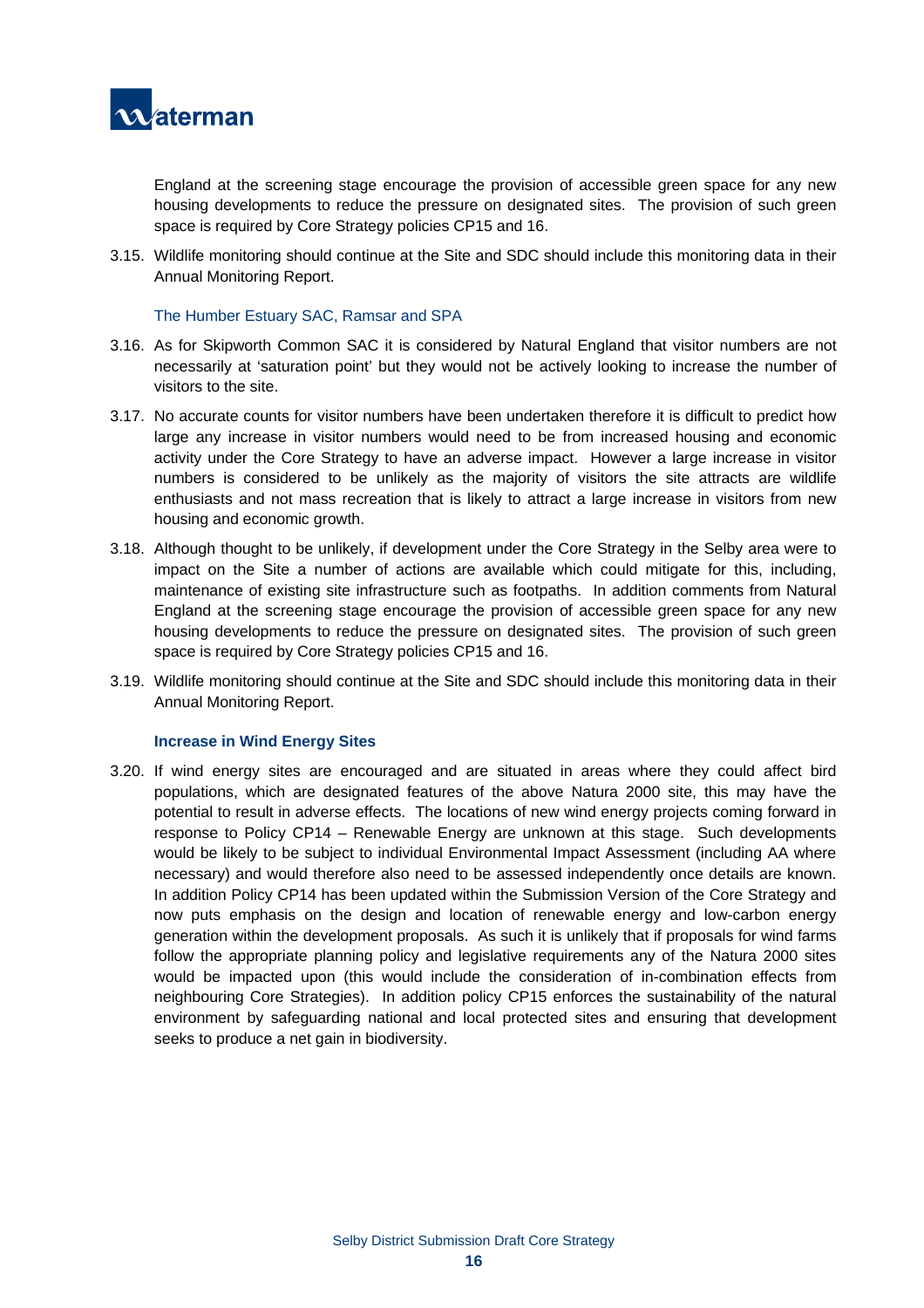

## **4. Conclusions and Recommendations**

- 4.1. Several of the policies of the Submission Draft Core Strategy were identified at the screening stage to have the potential to affect Natura 2000 Sites. The designations that could be potentially affected are:
	- The Lower Derwent Valley SAC, Ramsar and SPA designations;
	- Skipworth Common SAC; and
	- The Humber Estuary SAC, Ramsar and SPA designations.
- 4.2. The potential impacts arising from the Core Strategy were identified as being:
	- An increase in housing allocations situated within 5km which could lead to increased visitor pressure to countryside sites including those covered by the Natura 2000 designations listed above;
	- An increase in economic activities that would encourage tourism generally and hence have the potential to indirectly result in increased visitor pressure to countryside sites, including the sites covered by the Natura 2000 designations listed above; and
	- If wind energy sites are encouraged (as per CP14) and are situated in areas where they could affect bird populations which are designated features of the above Natura 2000 sites, this may have the potential to result in adverse effects.
- 4.3. It is unlikely that any impacts arising from the implementation of the Submission Draft Core Stagey (and impacts arising from in combination effects from other plans or projects) would have an adverse effect on the designated sites. It is considered unlikely that a large increase in numbers would visit the sites from the new housing and economic growth. This is because the majority of existing visitors are enthusiasts attracted by the sites biodiversity and not mass recreation that would be likely to attract a large increase in visitors.
- 4.4. However any effects from an increase in visitors are likely to be confined to changes in the quality and extent of habitats and in the number and distribution of species that comprise the Natura 2000 designations, which could arise from an increase in visitor numbers to publicly accessible areas of the designations.
- 4.5. Consultation with the Yorkshire Wildlife Trust and Natural England has shown that there is no current data on the visitor numbers for the Natura 2000 Sites, but it was thought that none of the designated sites are at saturation point. As such it is recommended that in order to monitor the future effects, further surveys and analysis of visitor numbers should be undertaken. Data relating to the condition of the Natura 2000 Sites should be included in SDC's Annual Monitoring Report.
- 4.6. There is also the potential for bird populations that form part of both Ramsar and SPA designations within the Lower Derwent Valley and Humber Estuary being adversely affected by bird strike from wind turbines if these are sited on migratory routes. This could arise through the enactment of Policy CP14 which promotes renewable energy projects. However Policy CP14 has been updated within the Submission Draft Core Strategy and put emphasis on the design and location of renewable energy and low-carbon energy generation within the development proposals. However this is considered unlikely as such developments would be subject to individual Environmental Impact Assessment (including AA where necessary), should these have the potential to impact on Natura 2000 sites and would therefore also need to be assessed independently once details are known. As such it is unlikely that if proposals for wind farms follow the appropriate planning policy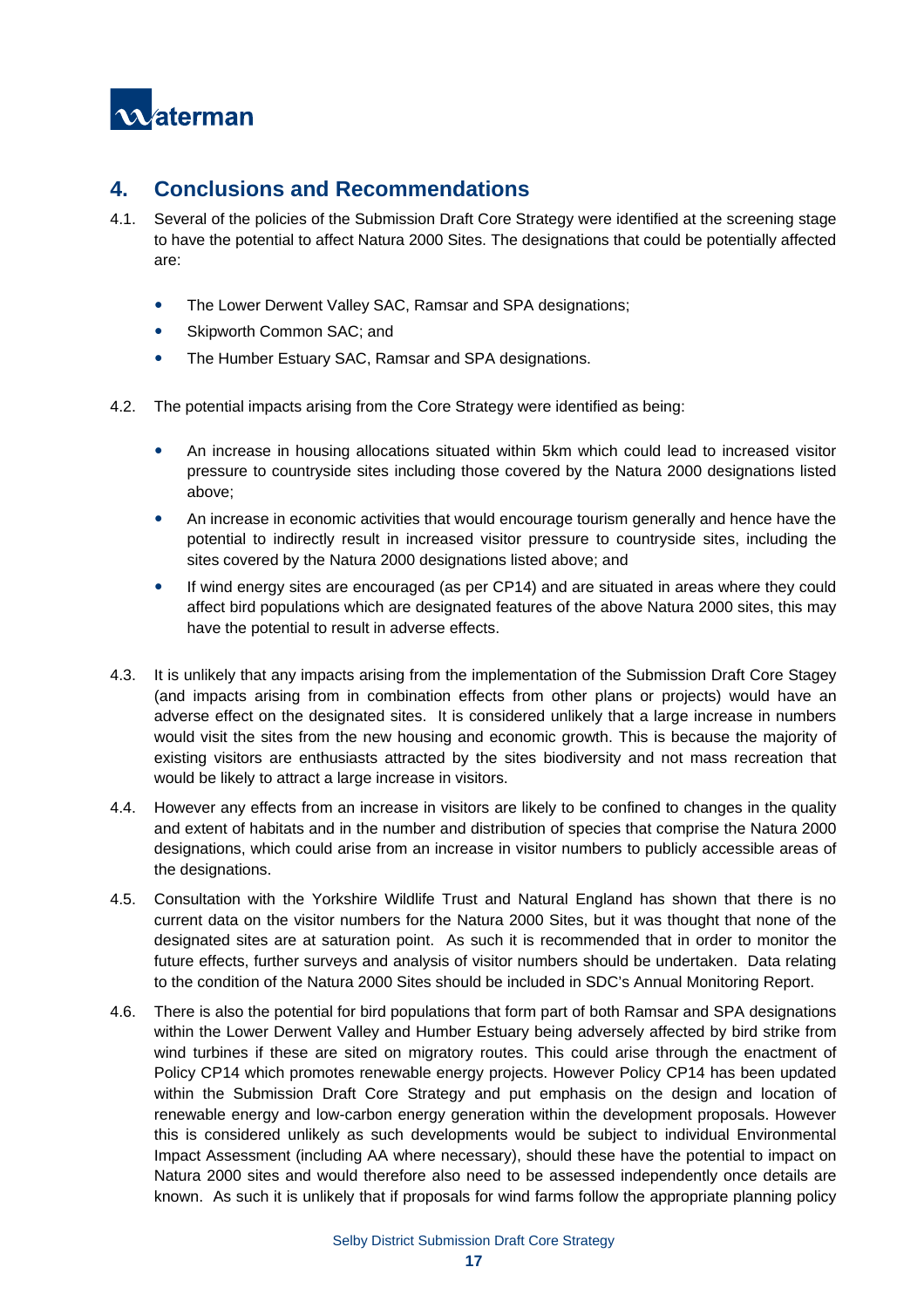

and legislative requirements any of the Natura 2000 sites would be impacted upon (this would include the consideration of in-combination effects from neighbouring Core Strategies).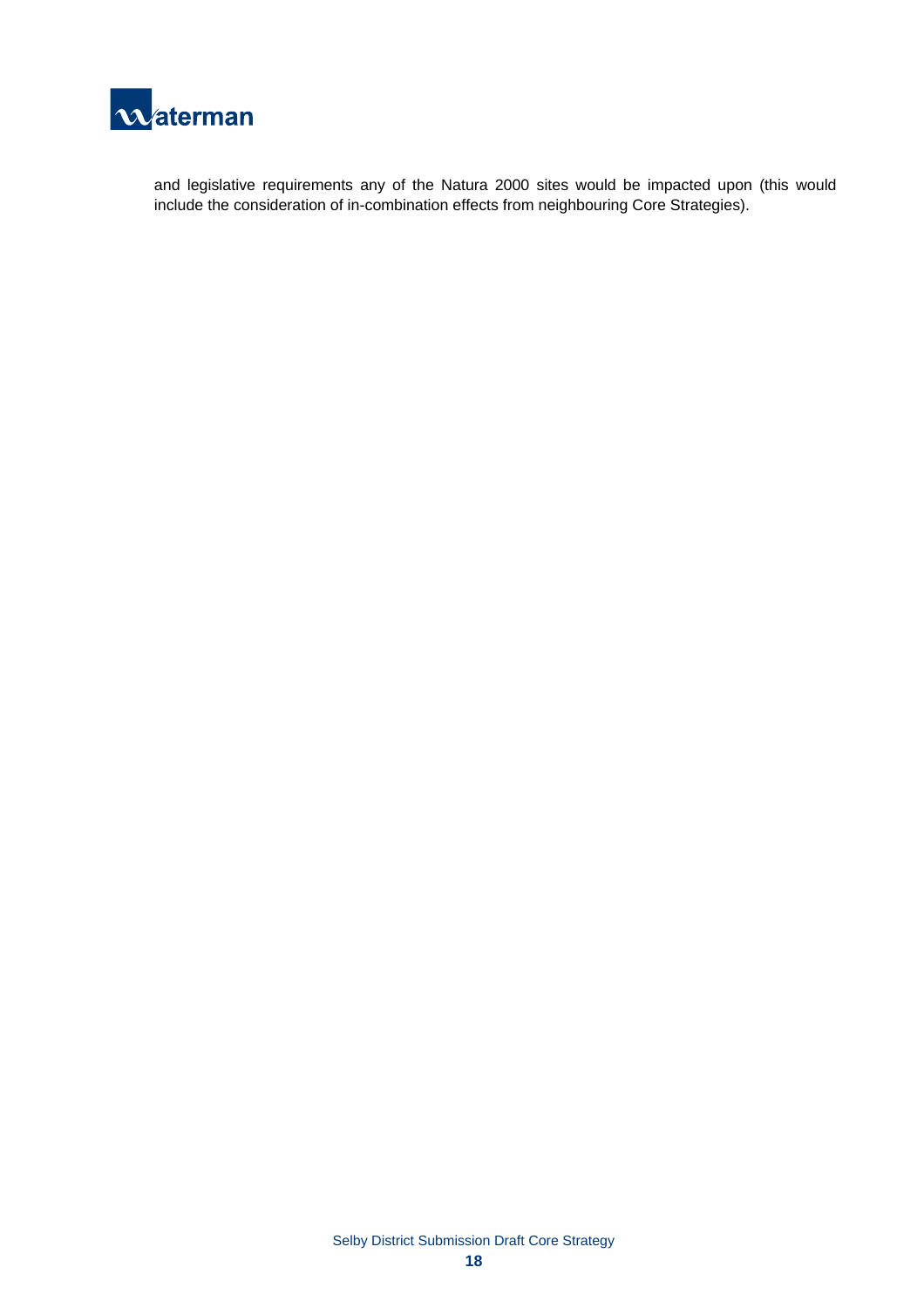

## **APPENDICES**

## **A. Policies of the Submission Draft Core Strategy**

#### **Policy CP1 Spatial Development Strategy**

A The location of future development within Selby District will be based on the following principles:

- a) The majority of new development will be directed to the towns and more sustainable villages depending on their future role as employment, retail and service centres, the level of local housing need, and particular environmental, flood risk and infrastructure constraints
- Selby as the Principal Town will be the focus for new housing, employment, retail, commercial, and leisure facilities. Sherburn in Elmet and Tadcaster are designated as Local Service Centres where further housing, employment, retail, commercial and leisure growth will take place appropriate to the size and role of each settlement.
- The following Designated Service Villages have some scope for additional residential and small-scale employment growth to support rural sustainability and in the case of Barlby/Osgodby, Brayton and Thorpe Willoughby to complement growth in Selby.

| Appleton Roebuck     | Hambleton            |  |  |
|----------------------|----------------------|--|--|
| Barlby/Osgodby*      | Hemingbrough         |  |  |
| <b>Brayton</b>       | Kellington           |  |  |
| Byram/Brotherton*    | Monk Fryston/Hillam* |  |  |
| Carlton              | North Duffield       |  |  |
| Cawood               | Riccall              |  |  |
| <b>Church Fenton</b> | South Milford        |  |  |
| Eggborough/Whitley   | Thorpe Willoughby    |  |  |
| Fairburn             | Ulleskelf            |  |  |
|                      |                      |  |  |

\* villages with close links and shared facilities

Proposals for speculative residential (windfall) development must meet the requirements of Policy CP1A

- b) Limited amounts of residential development may be absorbed in secondary villages (inside development limits) through 'exception sites' for affordable housing and through small scale speculative (windfall) proposals which conform with the provisions of Policy CP1A.
- c) Development in the countryside (outside development limits) will be limited to the replacement or extension of existing buildings, the re-use of buildings preferably for employment purposes, and to proposals of an appropriate scale which would diversify the local economy, or meet affordable housing need or other exceptional circumstances.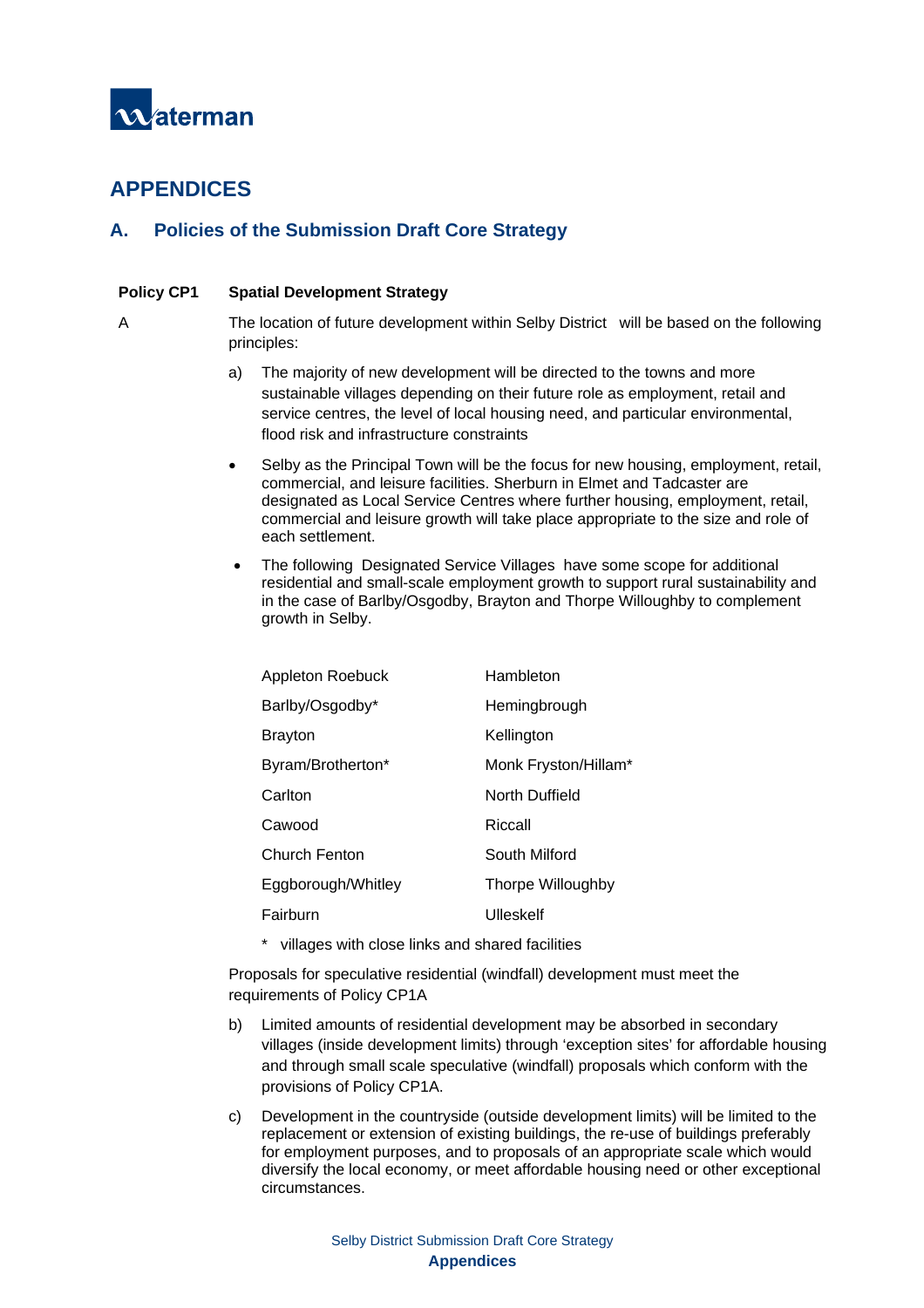

d) In Green Belt, including villages washed over by Green Belt, development must conform to national Green Belt policies

B Land will be allocated for development in Selby, Sherburn in Elmet, Tadcaster and Designated Service Villages through a Site Allocations DPD based on the following 'sequential approach':

- 1. previously developed land and buildings within the settlement,
- 2. suitable greenfield land within the settlement,
- 3. extensions to settlements on previously developed land,
- 4. extensions to settlements on greenfield land

A sequential approach will also be adopted to direct development to areas with the lowest flood risk identified through the Selby Strategic Flood Risk Assessment, taking account of the vulnerability of the type of development proposed and its contribution to achieving vital and sustainable communities.

C The target for the proportion of housing development on previously developed land is 40% over the period 2004 – 2017.

#### **Policy CP1A Management of Residential Development in Settlements**

- 
- A a) In order to ensure that speculative (windfall) housing contributes to sustainable development and the continued evolution of viable communities the following types of residential development will be acceptable, in principle within Development Limits, in different settlement types as follows:
	- In Selby, Sherburn in Elmet, Tadcaster and Designated Service Villages conversions, replacement dwellings, redevelopment of previously developed land and appropriate scale development on greenfield land (including conversion/redevelopment of farmsteads).
	- In Secondary Villages conversions, replacement dwellings, redevelopment of previously developed land, filling of small linear gaps in otherwise built up residential frontages, and conversion/redevelopment of farmsteads.
	- b) Proposals for the conversion and/or redevelopment of farmsteads to residential use within Development Limits will be treated on their merits according to the following principles:
	- Priority will be given to the sympathetic conversion of traditional buildings which conserves the existing character of the site and buildings
	- Redevelopment of modern buildings and sympathetic development on farmyards and open areas may be acceptable where this improves the appearance of the area and
	- Proposals must contribute to the form and character of the village
	- c) In all cases proposals will be expected to protect local amenity, to preserve and enhance the character of the local area, and to comply with normal planning considerations, with full regard taken of the principles contained in Village Design Statements, where available.
	- d) Appropriate scale will be assessed in relation to the density, character and form of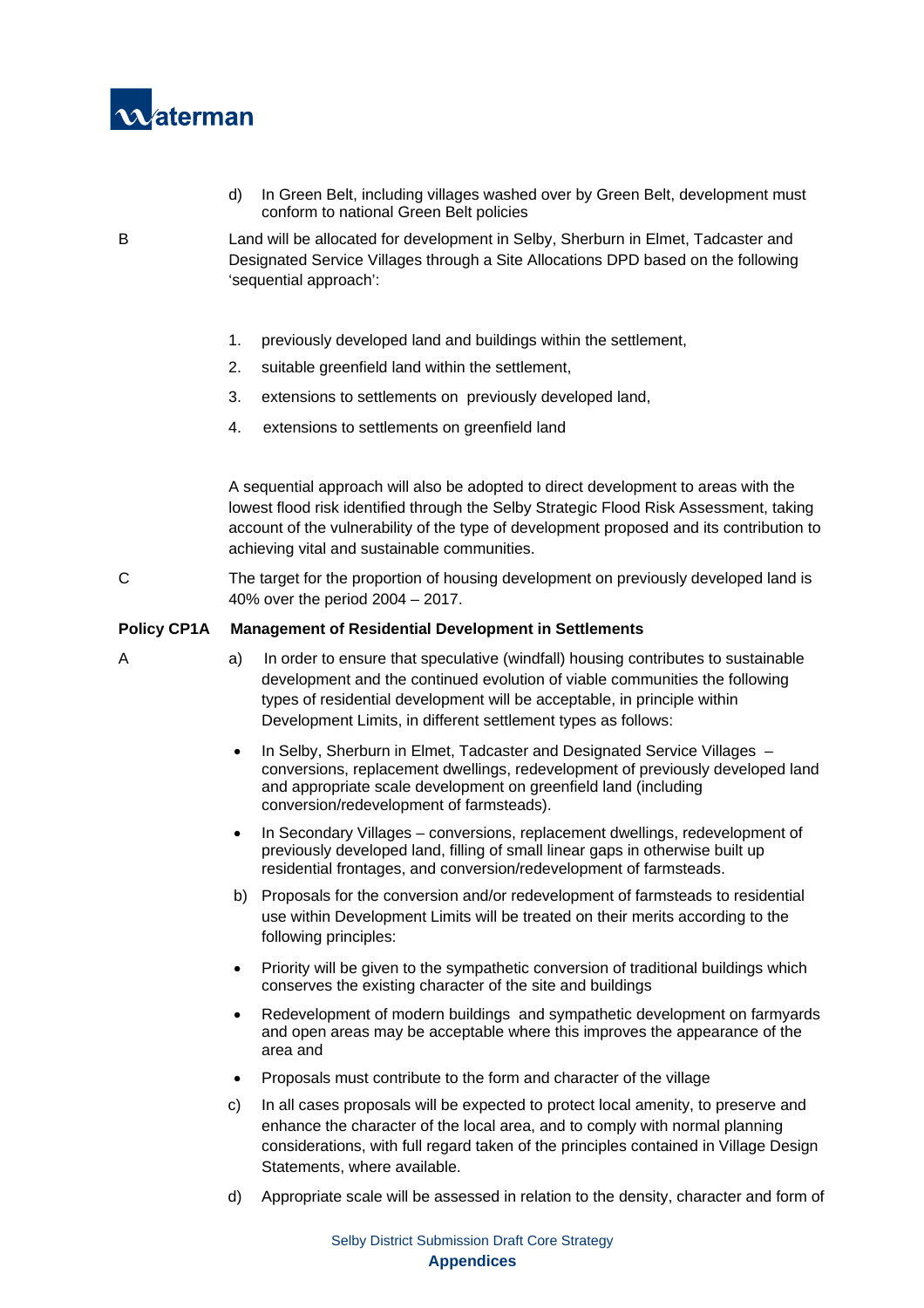

the local area and should be appropriate to the role and function of the village within the settlement hierarchy.

e) All proposals in villages washed over by Green Belt must accord with national Green Belt policy.

#### **Policy CP2 The Scale and Distribution of Housing**

A. In meeting the housing requirement target of 440 dpa, and after taking account of current commitments, housing land allocations will be required to provide for a target of 4864 dwellings between 2010 and 2016, -, distributed as follows:

| Settlement /<br><b>Settlement Group</b>                                                                                                                   | Total<br><b>Minimum</b><br>Requirement<br>$2010 - 2026$<br>(Dwellings) | Indicative Total<br><b>Annual Delivery</b><br>Target<br>(Dwellings) | Contribution<br>from Existing<br>Commitments<br>at 31.3.10* | Requirement from<br><b>New Allocations</b><br>(Dwellings) |  |
|-----------------------------------------------------------------------------------------------------------------------------------------------------------|------------------------------------------------------------------------|---------------------------------------------------------------------|-------------------------------------------------------------|-----------------------------------------------------------|--|
| Selby**                                                                                                                                                   | 3,576                                                                  | 223                                                                 | 1240                                                        | 2336                                                      |  |
| Sherburn-in-Elmet                                                                                                                                         | 650                                                                    | 41                                                                  | 152                                                         | 498                                                       |  |
| Tadcaster                                                                                                                                                 | 650                                                                    | 41                                                                  | 193                                                         | 457                                                       |  |
| <b>Designated Service Villages</b>                                                                                                                        | 1,929                                                                  | 120                                                                 | 356                                                         | 1573                                                      |  |
| Secondary Villages***                                                                                                                                     | 235                                                                    | 15                                                                  | 235                                                         | 0                                                         |  |
| Totals                                                                                                                                                    | ****7040                                                               | 440                                                                 | 2176                                                        | 4864                                                      |  |
| $\star$<br>Commitments have been reduced by 10% to allow for non-delivery.                                                                                |                                                                        |                                                                     |                                                             |                                                           |  |
| $***$<br>Corresponds with the Contiguous Selby Urban Area and does not include the adjacent villages of<br>Barlby, Osgodby Brayton and Thorpe Willoughby. |                                                                        |                                                                     |                                                             |                                                           |  |

- \*\*\* Contribution from existing commitments only
- \*\*\*\* Minimum Land Supply Provision (440 dwellings per annum x 16 years)
- B In order to accommodate the scale of growth required at 1,000 dwellings and 22 ha of employment land will be delivered through an urban extension to the east of the town, in the period up to 2026. Smaller scale within and/or adjacent to the boundary of the Contiguous Urban Area of Selby to accommodate a further 1,350 dwellings will be identified through a Site Allocations DPD.
- C Options for meeting the more limited housing requirement in Sherburn in Elmet and Tadcaster will be considered in a Site Allocations DPD
- D Allocations will be sought in the most sustainable villages (Designated Service Villages) where local need is established through a Strategic Housing Market Assessment and/or other local information. Specific sites will be identified through a Site Allocations DPD.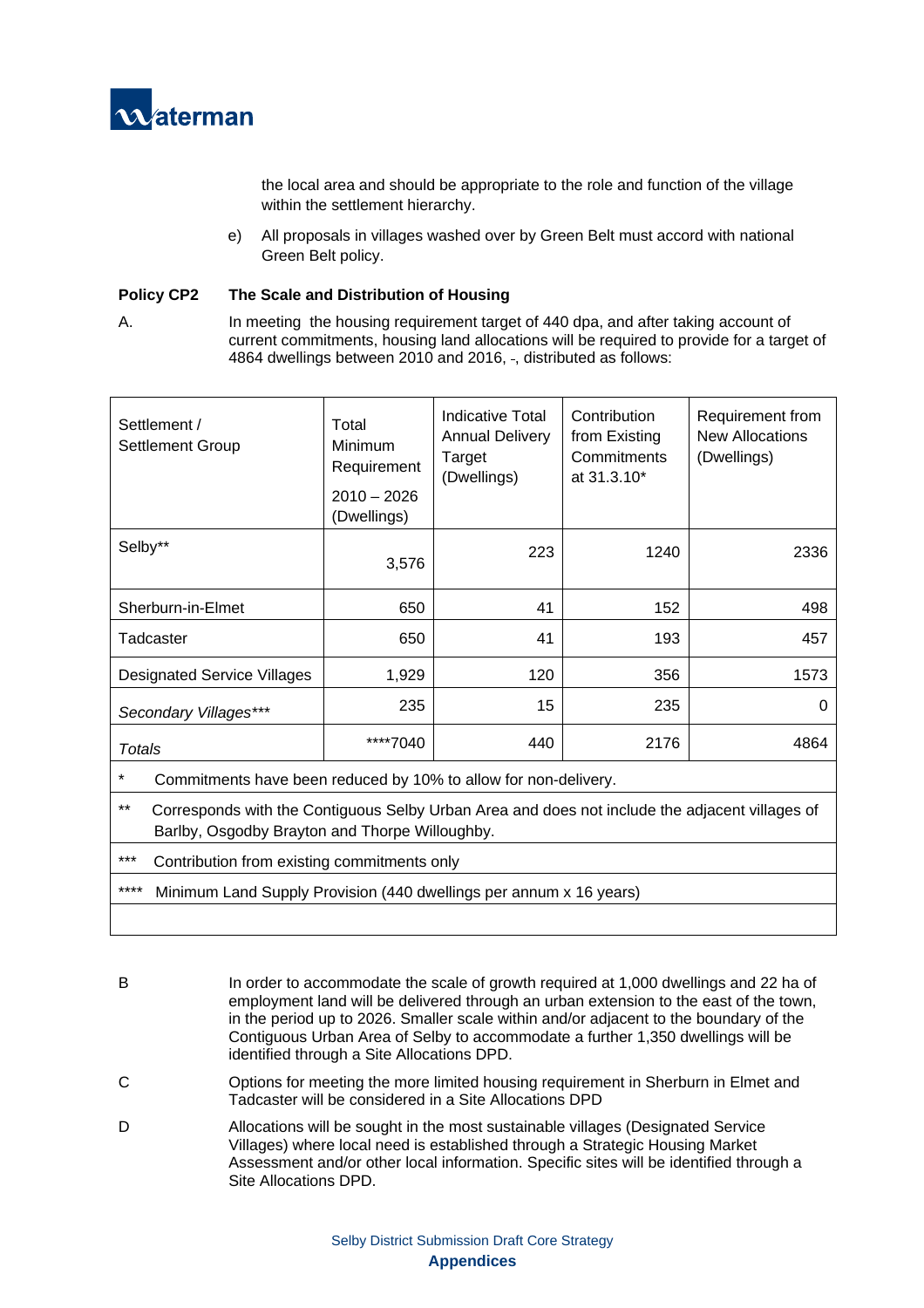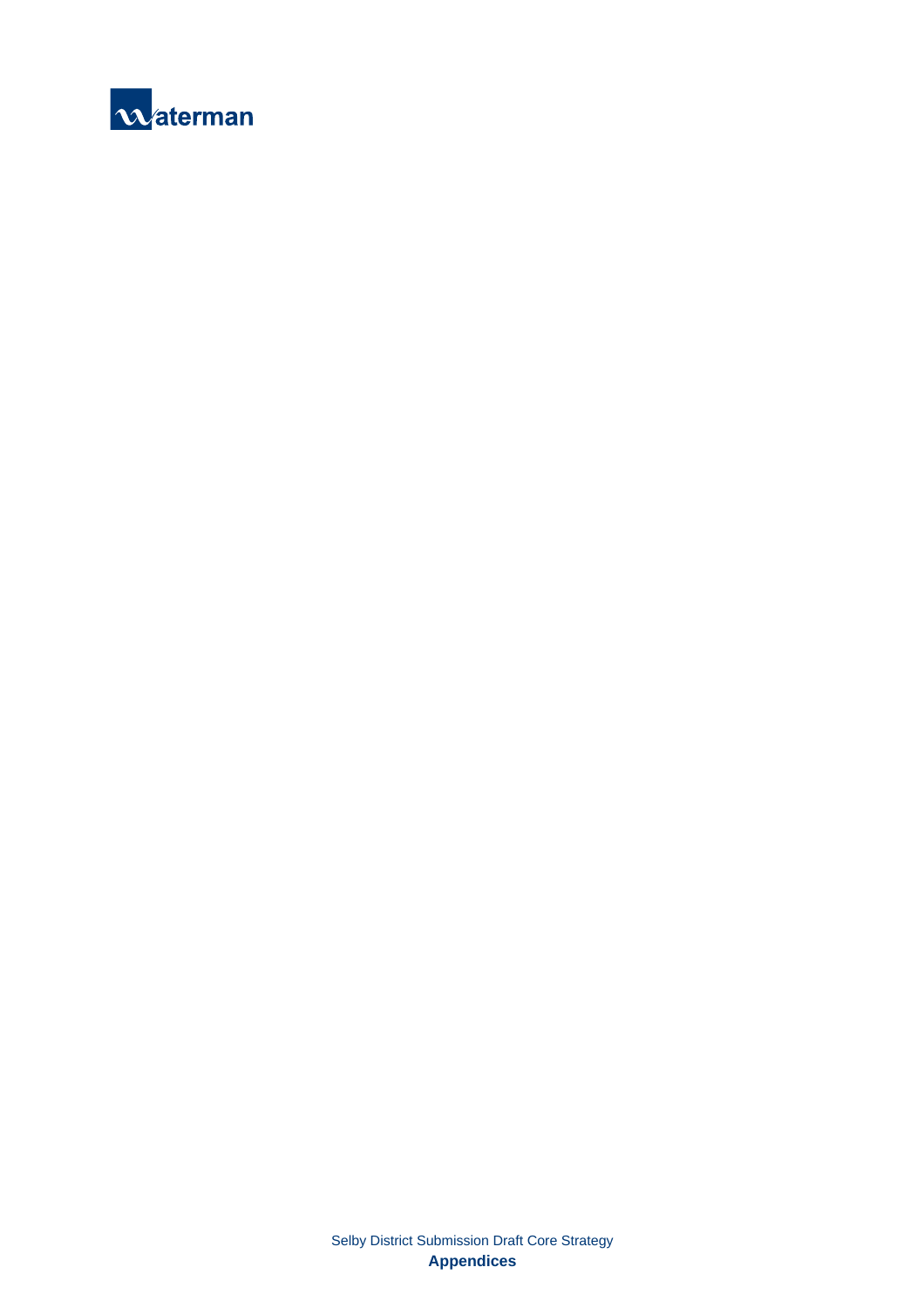

#### **Policy CP2A - Olympia Park Strategic Allocation**

Land within the area bounded by the A19 Barlby Road, the River Ouse and the A63 Selby bypass, is designated as a strategic location for mixed economic and residential growth in accordance with the development principles set out below.

- 1. Development within the defined area will be programmed to deliver 1,000 new homes and 23 hectares of new employment land in the period up to 2026, with a further 10.6 hectares reserved for longer term employment use.
- 2. A comprehensive, phased approach to development is required in accordance with the approved Framework and Delivery Document and an approved Master Plan, which will ensure the release of employment land in the eastern part of the site prior to future residential development south of the Leeds – Hull railway.
- 3. The Master Plan will be produced in consultation with stakeholders and the local community prior to determination of any applications for development.
- 4. Principal access to new residential development south of the Leeds Hull railway will be from a new junction with Barlby Road involving a new road bridge across the railway and stopping up of the existing level crossing. Access to new employment land in the eastern part of the site will be taken from the existing roundabout junction on the A63 Selby Bypass, through a new link road. Both the new link road and road bridge are required to be constructed in advance of residential development south of the railway.
- 5. The impact of new development on the existing transport network should be minimised
- 6. A sequential approach should be taken to residual flood risk and development vulnerability, in accordance with the requirements set out in the Council's Level 2 SFRA (February 2010). Site specific FRAs will be required to address relative flood levels vulnerabilities across the site.
- 7. Development proposals will be expected to deliver the necessary infrastructure, facilities and services, including recreation open space, to support new and expanded communities, and to cater for the needs of new businesses, in accordance with the Councils approved standards applicable at the time of future planning application(s). This may include financial contributions to secure provision by public agencies and reservation of land to accommodate education and health care provision, and community facilities such as a meeting hall, local convenience shopping and recycling.
- 8. The development should provide up to 40 % affordable housing over the lifetime of the scheme, the precise amount, type, and tenure of each phase of development to be determined at application stage for separate phases, through an Affordable Housing Plan.
- 9. The development should provide up to 40 % affordable housing over the lifetime of the scheme. Each residential phase of development will be expected to contribute towards affordable housing provision, the precise amount, type, and tenure of each phase to be determined at application stage (for separate phases), through an Affordable Housing Plan.
- 10. The opportunities created through the development of this area should be maximised to enhance the riverside and general environment including the retention, enhancement and creation of green infrastructure and wildlife habitats, provision of new landscaping, including structural landscaping, relocation of existing allotments and sports fields within the site, and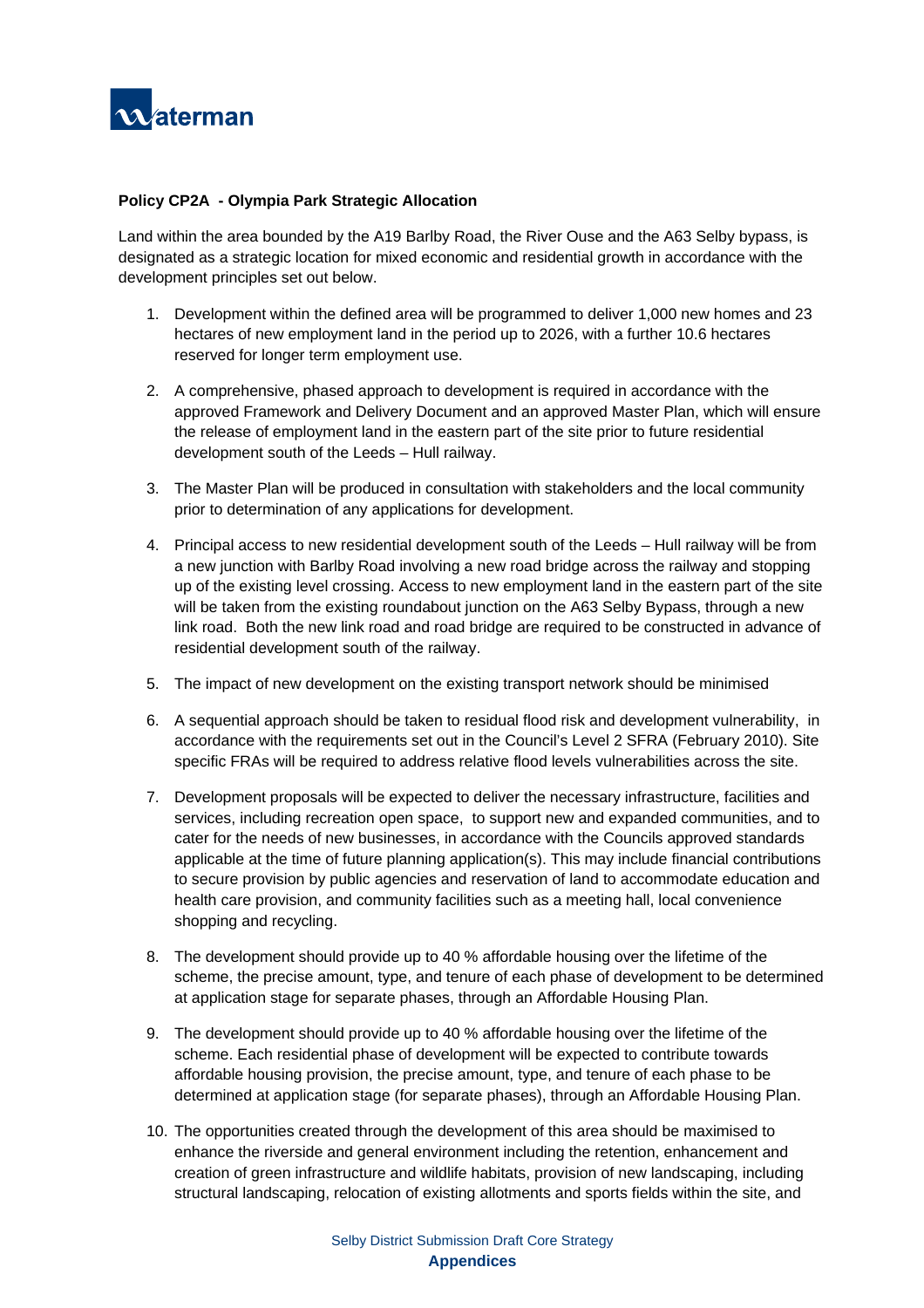

provision of new recreation and amenity space.

- 11. Proposals should ensure high quality design reflecting the prominent 'gateway' location of the site.
- 12. Development should maximise opportunities for sustainable travel , including reducing the dependency on the car by providing suitable access to existing local facilities and services, providing new passenger transport links, and ensuring safe, attractive and convenient pedestrian and cycle routes between the development and neighbouring areas, including Selby Town Centre.
- 13. Development should protect and enhance the amenities of existing residents and protect the viability of existing businesses.
- 14. New development should protect and enhance the character and setting of Selby Town Centre Conservation Area, including maximising views to the Abbey Church and ensuring Selby's skyline is not detrimentally impacted upon.
- 15. Development should incorporate sustainable development principles, including sustainable construction and drainage methods, and low carbon layout and design, and should derive the majority of total predicted energy requirements from de-centralised and renewable or low carbon sources. In addition to incorporation of micro generation infrastructure, this might include energy from local biomass or waste technologies, combined heat and power schemes and/or community heating projects.

#### **Policy CP3 Managing Housing Land Supply**

A The Council will aim to encourage the annual provision of housing broadly in line with the housing trajectory. In pursuit of this aim the Council will monitor the delivery of housing across the District to identify land supply issues, which are causing, or may result in, significant over-delivery or under-delivery performance which threatens the achievement of the objectives of the Core Strategy

> The following 'trigger points' will be used to identify when remedial action may be needed. Should the delivery performance over any continuous 3 year period:

- a) Fall short of that expected in the trajectory, or
- b) Be 20% or more of that expected in the trajectory

The underlying causes will be investigated with a view to instigating appropriate remedial action, where necessary.

B In the event of a shortfall in the District Five Year Land Supply being identified, or anticipated, further sites will be brought forward to meet identified potential shortfalls in delivery across the District through a Supplementary Planning Document. Sites will be sourced from a Site Allocations DPD.

> Prior to the Site Allocations DPD being adopted, the pool of unimplemented Phase 2 allocations in the Selby District Local Plan (Policies H2A / H2) will provide the source from which appropriate sites will be drawn. Those sites in greatest conformity with the Core Strategy will be released first.

C In the event of a shortfall in the cumulative target for the provision of housing on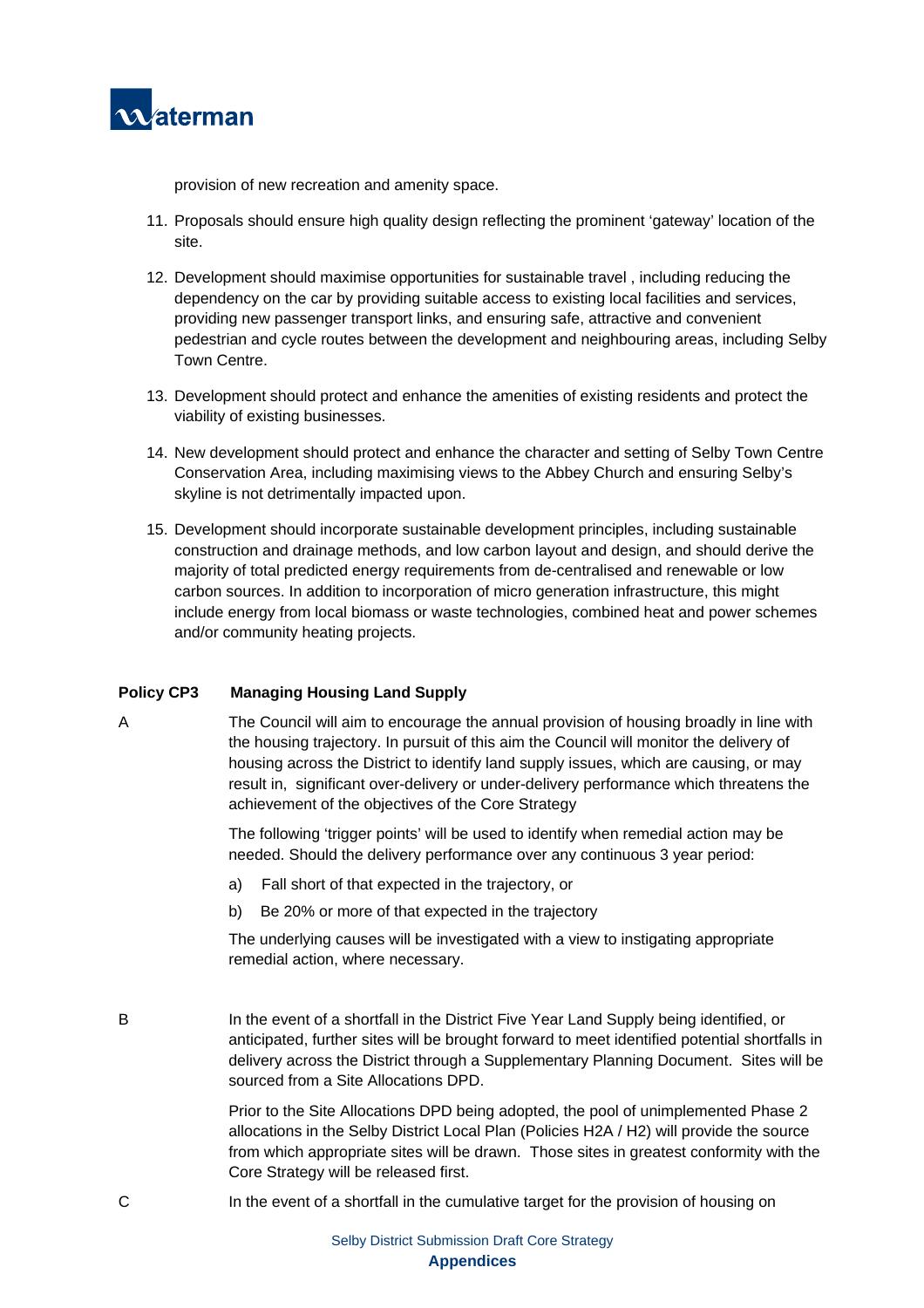

previously developed land being identified, or anticipated, the Council will take remedial action wherever opportunities can be identified to do so.

#### **Policy CP4 Housing Mix**

All proposals for housing must contribute to the creation of mixed communities by ensuring that the types and sizes of dwellings provided reflect the demand and profile of households evidenced from the most recent strategic housing market assessment and robust housing needs surveys whilst having regard to the existing mix of housing in the locality.

#### **Policy CP5 Affordable Housing**

- A The Council will seek to achieve a 40/60% affordable/general market housing ratio within overall housing delivery.
- B In pursuit of this aim, the Council will negotiate for on-site provision of affordable housing up to a maximum of 40% of the total new dwellings on all market housing sites at or above the threshold of 10 dwellings (or sites of 0.3ha) or more.

Commuted sums will not normally be accepted on these sites unless there are clear benefits to the community/or delivering a balanced housing market in re-locating all or part of the affordable housing contribution.

- C On sites below the threshold, a commuted sum will be sought to provide affordable housing within the District. The target contribution will be equivalent to the provision of 10% affordable units.
- D The tenure split and the type of housing being sought will be based on the Council's latest evidence on local need.
- E An appropriate agreement will be secured at the time of granting planning permission to secure the long-term future of affordable housing. In the case of larger schemes, the affordable housing provision will be reviewed prior to the commencement of each phase.

The actual amount of affordable housing, or commuted sum payment to be provided is a matter for negotiation at the time of a planning application, having regard to any abnormal costs, economic viability and other requirements associated with the development. Further guidance will be provided through an Affordable Housing SPD.

#### **Policy CP6 Rural Housing Exceptions Sites**

In settlements with less than 3,000 population planning permission will be granted for small scale 'rural affordable housing' as an exception to normal planning policy where schemes are restricted to affordable housing only and provided all of the following criteria are met:

- i) The site is within or adioining Development Limits
- ii) A local need has been identified, the nature of which is met by the proposed development.
- iii) The development is sympathetic to the form and character and landscape setting of the village and in accordance with normal development management criteria, and
- iv) An appropriate agreement will be secured, at the time of the granting of planning permission to secure the long-term future of the affordable housing in perpetuity

#### **Policy CP7 The Travelling Community**

The Council will identify land to accommodate additional gypsy and traveller pitches / sites required through a Site Allocations DPD, in line with the findings of future up to date Surveys or other robust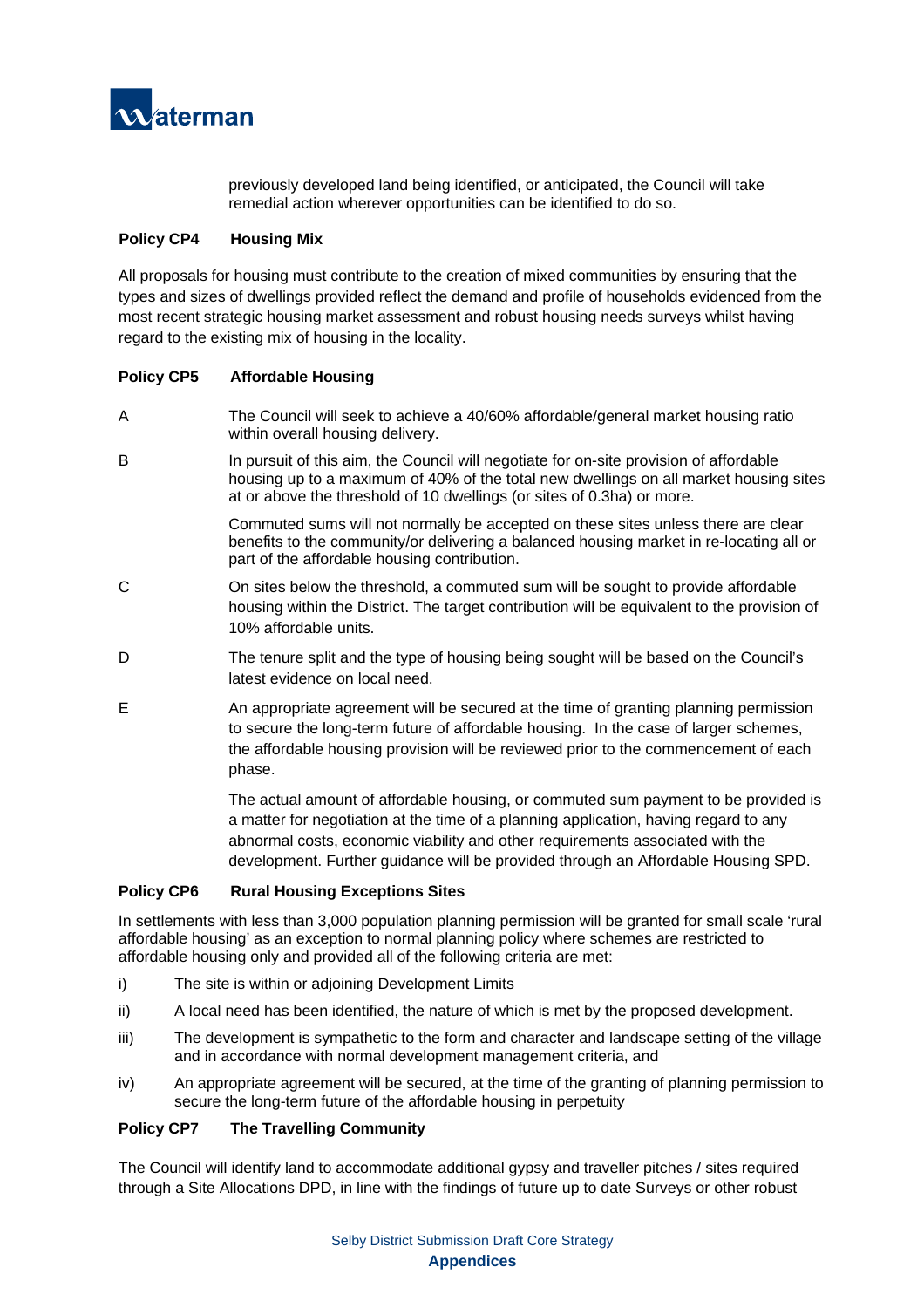

#### evidence.

New pitches / sites, should be located in or close to a settlement containing a primary school, shops and other local services, or constitute an extension to an existing permitted site. The following criteria will need to be met:

- i. the pitch / site is not situated within the green belt, a locally important landscape area, an historic park and garden or an area of archaeological importance, and the pitch / site will not harm a site of acknowledged nature conservation importance or important wildlife movement areas;
- ii. the pitch / site provides adequate on-site facilities (including parking and storage) and levels of privacy;
- iii. the pitch /site is designed in accordance with current good practice design guidance
- iv. the pitch / site is well screened, or is capable of being screened, and would not have a significant adverse effect on local amenity and the character and appearance of the surrounding area; and
- v. the pitch / site has safe and convenient access to the highway network.
- vi. The pitch must be located within an area of Low Flood Risk (Flood Zone 1), or where no reasonably available sites exist on Low Flood Risk land, in an area of Medium Flood Risk (Flood Zone 2), subject to application of the Exception Test. No pitches shall be permitted in areas of High Flood Risk (Flood Zone 3) because of the high sensitivity of caravans and other similar structures to flooding.

#### **Policy CP8 Access to Services, Community Facilities and Infrastructure**

Infrastructure and community facilities needed in connection with new development must be in place or provided in phase with development.

Where provision on-site is not appropriate, off-site provision or a financial contribution towards it will be sought.

In all circumstances opportunities to protect, enhance and better join up existing Green Infrastructure, as well as creating new Green Infrastructure will be strongly encouraged, in addition to the incorporation of other measures to mitigate or minimise the consequences of development.

These provisions will be secured through conditions attached to the grant of planning permission or through planning obligations, taking account of requirements set out in future supplementary planning documents.

#### **Policy CP9 Scale and Distribution of Economic Growth**

Support will be given to developing and revitalising the local economy by:

- i) Providing for an additional  $37 52$  ha of employment land in the period up to 2026, including 22 ha as part of a mixed strategic housing / employment expansion to the east of Selby to meet the needs of both incoming and existing employment uses. The precise location of smaller sites in Selby, Tadcaster, Sherburn in Elmet and rural areas will be determined through a Site Allocations DPD.
- ii) Giving priority to higher value business, professional and financial services and other growth sector jobs, particularly in Selby Town Centre and in high quality environments close to Selby by-pass
- iii) Encouraging high value knowledge based activities in Tadcaster
- iv) Supporting the more efficient use of existing employment sites and premises within defined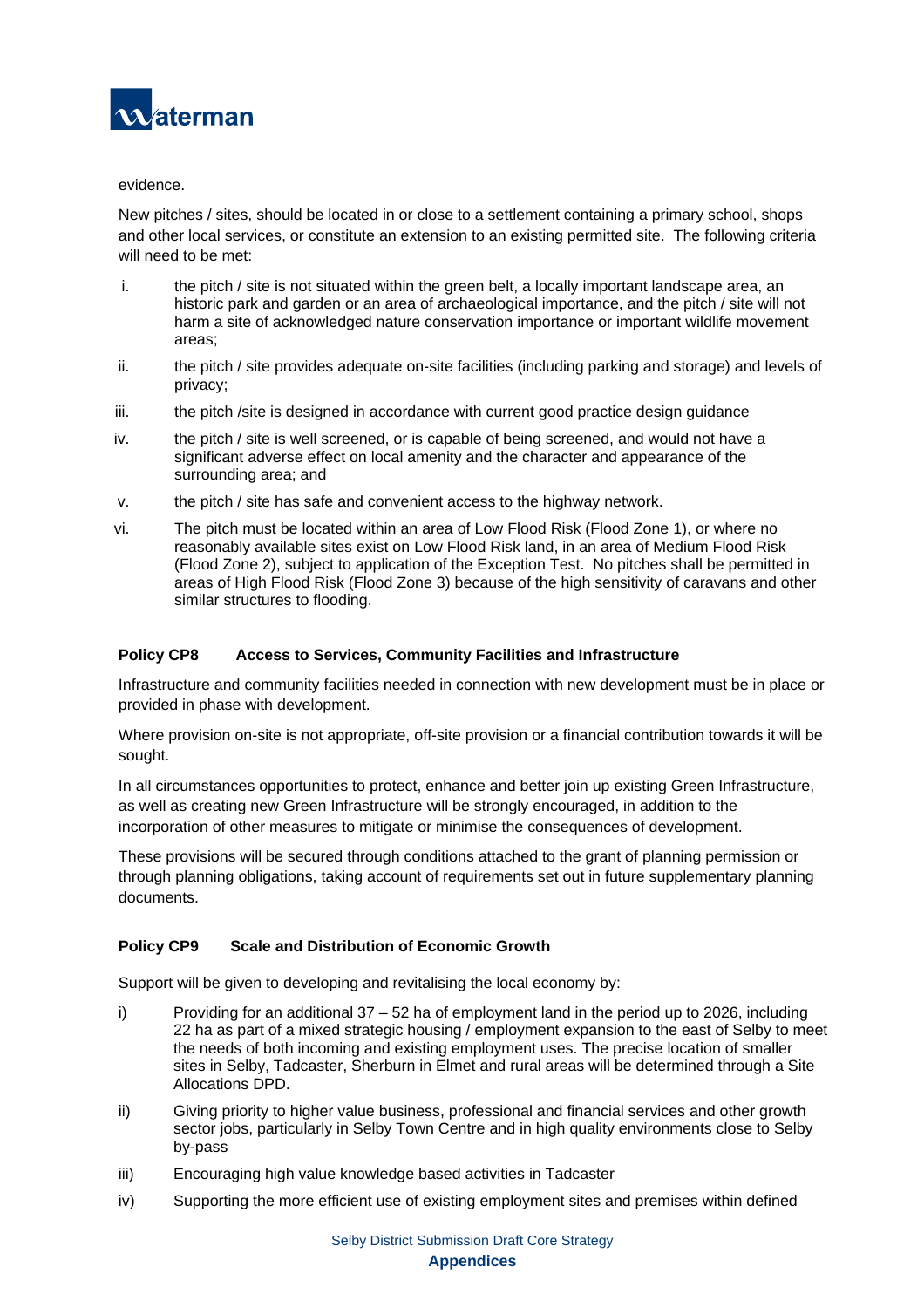

Development Limits through modernisation of existing premises, expansion, redevelopment, re-use, and intensification.

- v) Safeguarding existing and allocated sites
- vi) Encouraging rural diversification in line with Policy CP10
- vii) Promoting opportunities relating to recreation and leisure uses
- viii) Supporting the development of activities and re-use of existing buildings directly linked to existing rail infrastructure at the former Gascoigne Wood surface mine.
- ix) Supporting the re-use of former mine sites and other commercial premises outside Development Limits, with economic activities appropriate to their countryside location, including tourism, recreation, research, and low-carbon/renewable renewable energy generation.

#### **Policy CP10 Rural Diversification**

Proposals for rural diversification will be supported where this would entail:

- a) The extension or re-use of existing appropriately located and suitably constructed premises within the existing curtilage of the property,
- b) Farm diversification enterprises for business purposes, or
- c) Recreation and tourism activity.

Development should not harm the rural character of the area, be appropriate in scale and type to a rural location, and positively contribute to the amenity of the locality.

In Green Belt development must conform to national Green Belt policies

#### **Policy CP11 Town Centres and Local Services**

A. Spatial Strategy

The health and wellbeing of town centres, and local shopping facilities and services will be maintained and enhanced by:

Selby Town Centre

• Focussing town centre uses on Selby including retail, commercial, leisure, entertainment, food and drink, offices, hotels, indoor sports, recreation, and arts and cultural uses. Promoting the continued renaissance of the town centre. through environmental improvements, planned floorspace increases, and by diversifying the range of activities present.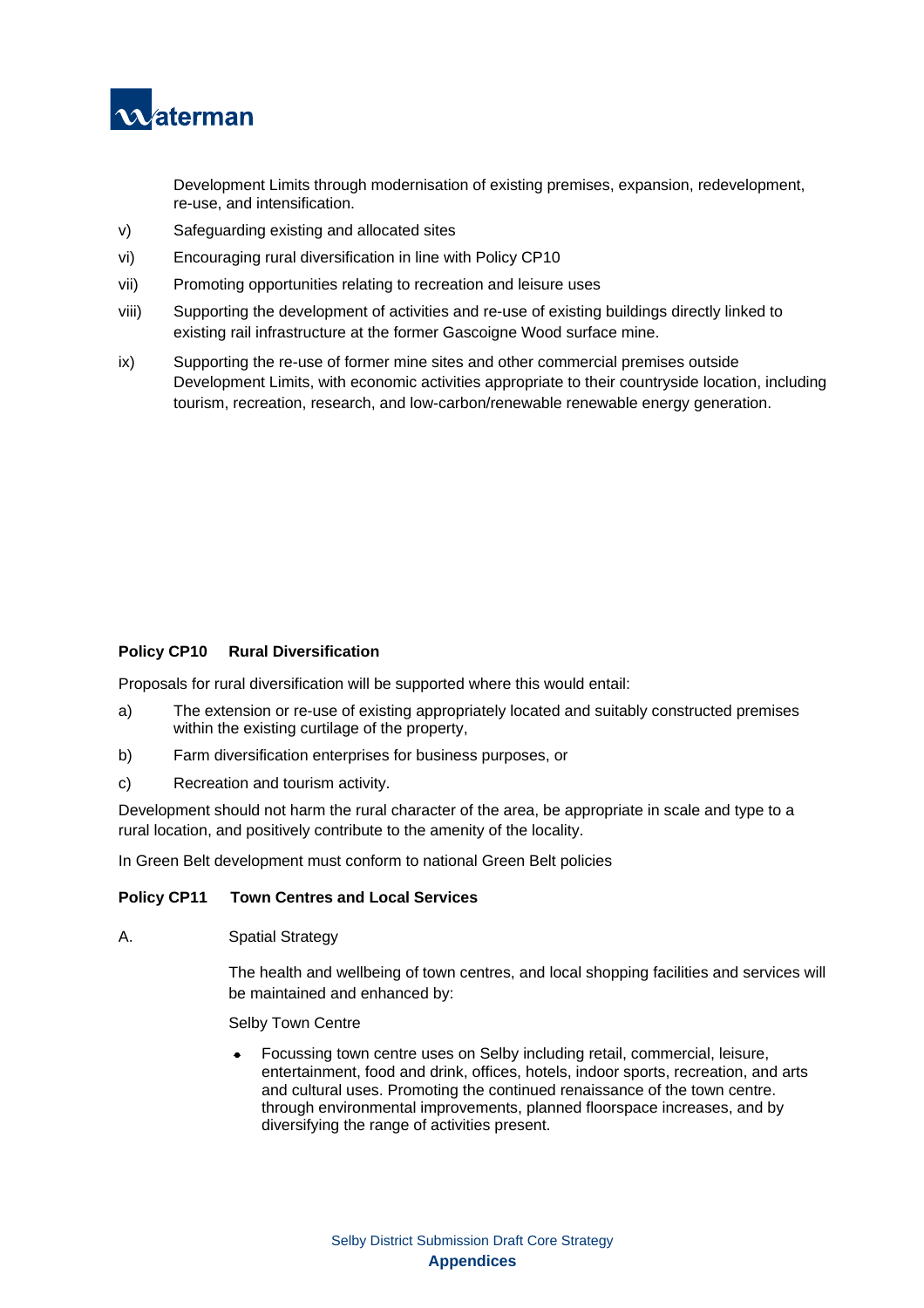

Sherburn in Elmet and Tadcaster Town Centres

• Strengthening the role of Sherburn in Elmet and Tadcaster by encouraging a wider range of retail, service, and leisure facilities, to meet the needs of the local catchment area, provided proposals are of an appropriate scale and would not have a detrimental effect on the vitality and viability of Selby town as the main focus for town centre uses.

#### **Tadcaster**

• Promoting and enhancing the attractive historic core in association with future retail proposals.

#### Sherburn in Elmet

• Securing improved infrastructure and services, including a modest increase in retail floorspace, to support expanding employment activity and housing growth. This may entail an extension to and /or remodelling of the existing centre.

Local Shops and Services Outside Established Town Centres

• Supporting local shops and services, including village shops and services, by resisting the loss of existing facilities and promoting the establishment of new facilities to serve the planned growth of communities.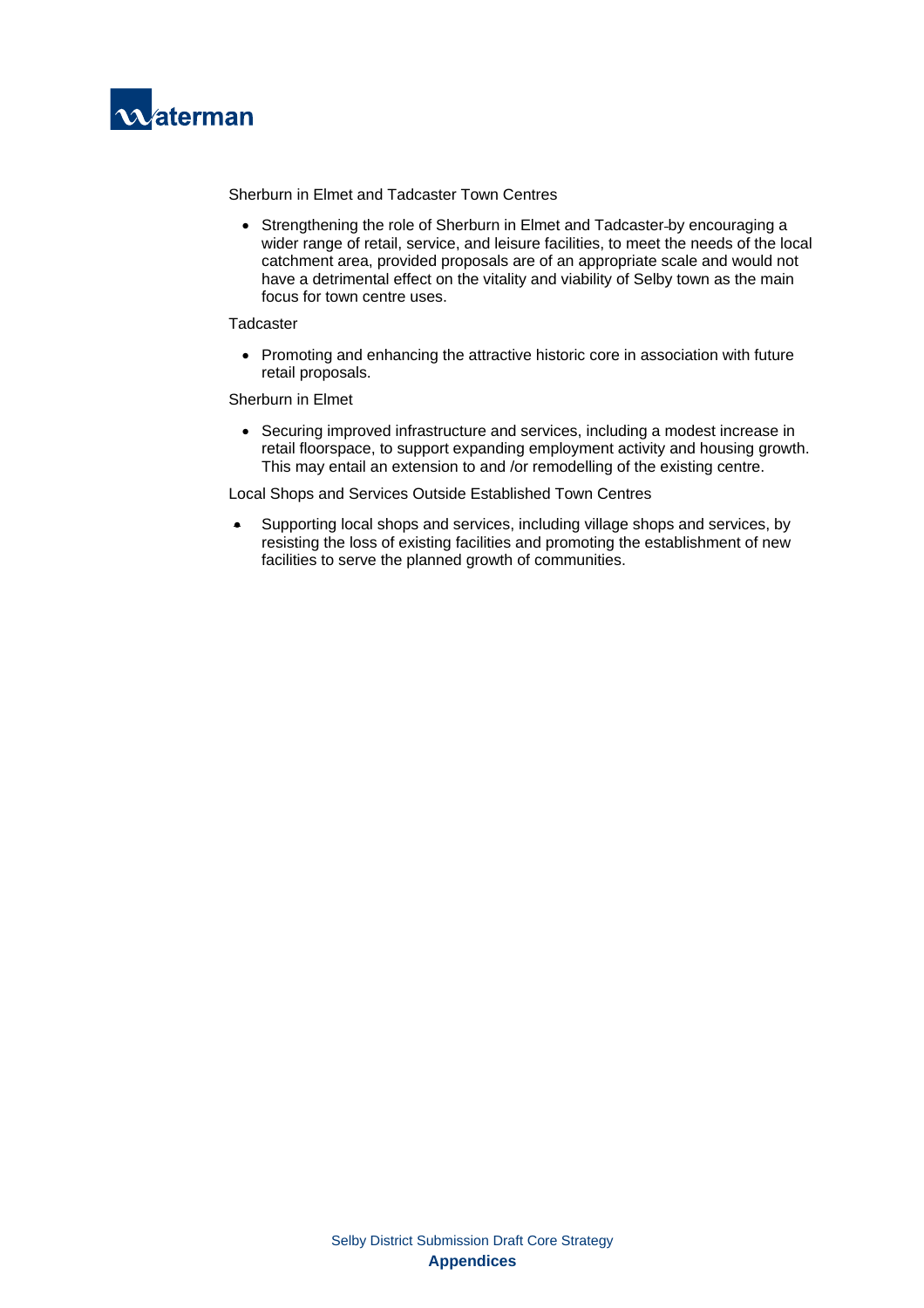

#### B. Strategic Development Management

The role and performance of the existing town centres of Selby, Tadcaster and Sherburn in Elmet will be strengthened, by:

- a) Ensuring proposals comply with national policy to protect existing retail, service and leisure facilities and provide for the expansion and diversification of town centre uses within the established retail hierarchy.
- b) Focussing proposals for offices within the defined town centres or in office park locations subject to the sequential approach in PPS4 and as defined in site specific DPDs;
- c) Requiring all proposals within town centres to provide a high quality, safe environment and environmental improvements;
- d) Ensuring new developments facilitate improved accessibility to the centres for all users including cyclists, pedestrians, those with special mobility needs and by public transport ;
- e) Effectively managing off-street parking; and
- f) Identifying development opportunities through site specific DPDs.

#### **Policy CP12 Sustainable Development and Climate Change**

A Promoting Sustainable Development

To address the causes and potential impacts of climate change The Council will : Direct development to sustainable locations in accordance with Policy CP1;

- b) Give preference to the re-use, best-use and adaption of existing buildings and the use of previously developed land where this is sustainably located;
- c) Achieve the most efficient use of land without compromising the quality of the local environment;
- d) Ensure that development in areas of flood risk is avoided wherever possible through the application of the sequential test and exception test; and ensure that where development must be located within areas of flood risk that it can be made safe without increasing flood risk elsewhere.
- e) Support sustainable flood management measures such as water storage areas and schemes promoted through local surface water management plans to provide protection from flooding; and biodiversity and amenity improvements.

#### B Design and Layout of Development

In order to ensure development contributes toward reducing carbon emissions and are resilient to the effects of climate change, schemes should :

- a) Improve energy efficiency and minimise energy consumption through the orientation, layout and design of buildings and incorporation of facilities to support recycling;
- b) Incorporate sustainable design and construction techniques, including for example , solar water heating storage, green roofs and re-use and recycling of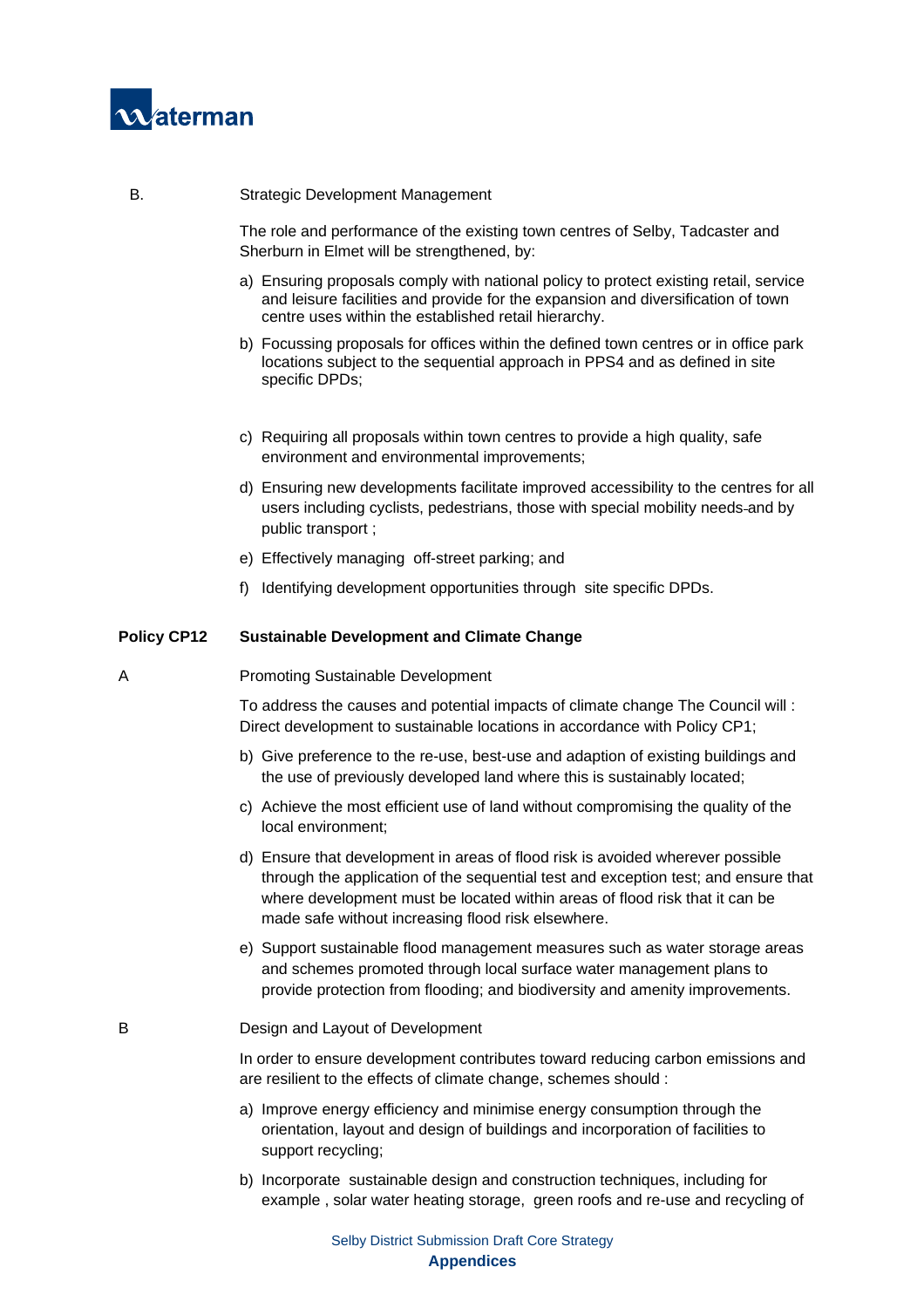

secondary aggregates and other building materials, and use of locally sourced materials;

- c) Incorporate water-efficient design and sustainable drainage systems which promote groundwater recharge
- d) Protect, enhance and create habitats to both improve biodiversity resilience to climate change and utilise biodiversity to contribute to climate change mitigation and adaptation;
- e) Include tree planting, and new woodlands and hedgerows in landscaping schemes to create habitats, reduce the 'urban heat island effect' and to offset carbon loss;
- f) Minimise traffic growth by providing a range of sustainable travel options (including walking, cycling and public transport) through Travel Plans and Transport Assessments;
- g) Make provision for cycle lanes and cycling facilities, safe pedestrian routes and improved public transport facilities; and
- h) Incorporate decentralised, renewable and low-carbon forms of energy generation (in line with Policy CP13 and Policy CP14).

#### **Policy CP13 Improving Resource Efficiency**

In order to promote increased resource efficiency, the Council will require:

- a) New residential developments of 10 dwellings or more or non-residential schemes of 1000 m2 gross floor space or more, to provide a minimum of 10% of total predicted energy requirements from de-centralised and renewable or low-carbon sources (or else in accordance with the most up to date revised national, sub-regional or local targets)
- b) Strategic Development Sites identified in the Core Strategy and key sites identified in future DPDs to derive the majority of their total energy needs from renewable, low carbon or decentralised energy sources. Developers to investigate particular opportunities to take advantage of any or a combination of locally produced energy from:
	- i) Local biomass technologies,
	- ii) Energy from waste (in accordance with the County Waste Policies),
	- iii) Combined Heat and Power schemes, and
	- iv) Community Heating Projects.
- c) Developers to employ the highest viable level of:
	- 'Code for Sustainable Homes' on residential developments; and
	- BREEAM standards for non-residential schemes.

#### **Policy CP14 Low-Carbon and Renewable Energy**

The Council will support new sources of renewable energy and low-carbon energy generation provided that development proposals:

- i. are designed and located to protect the environment and local amenity and
- ii. can demonstrate that the wider environmental, economic and social benefits outweigh any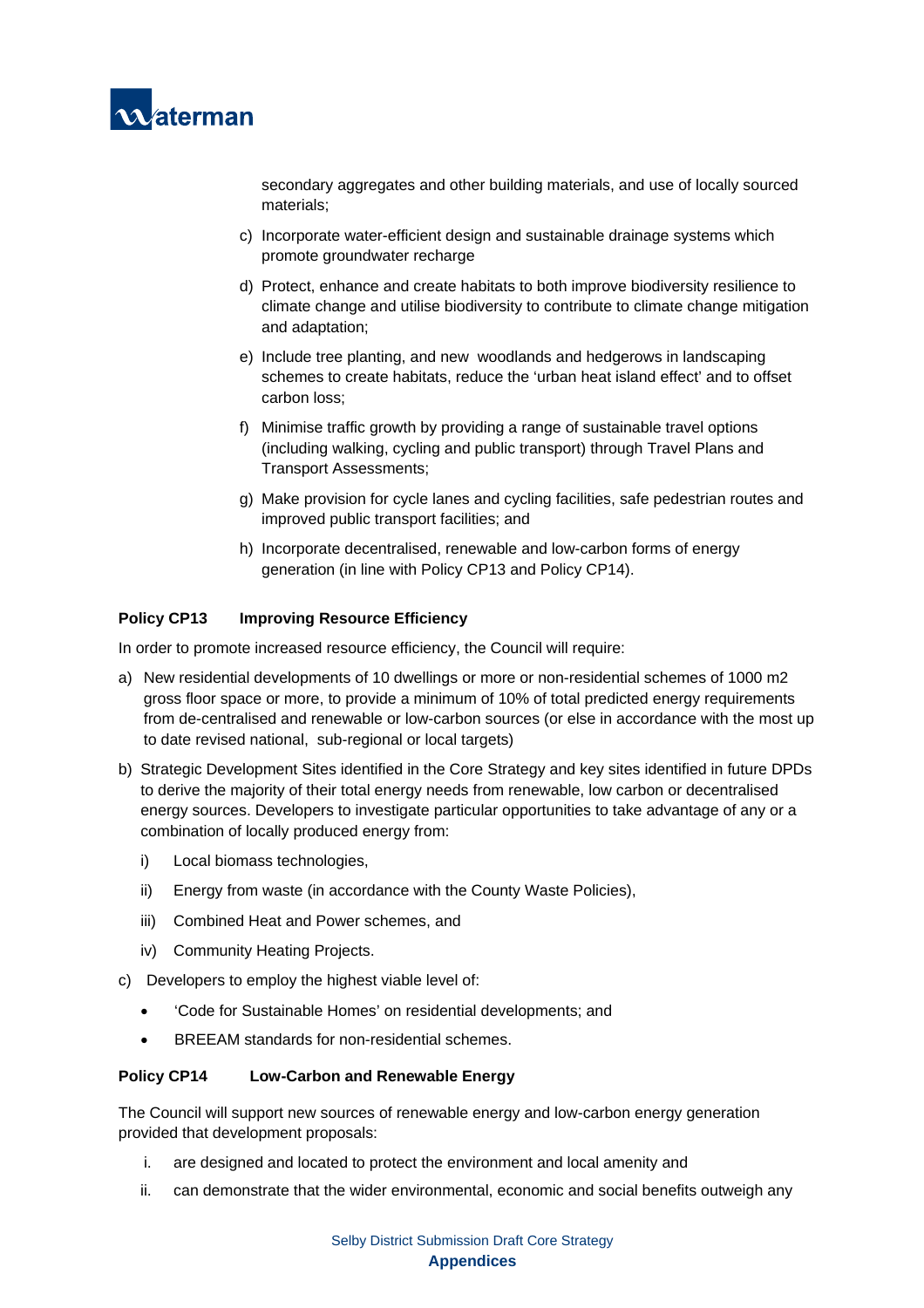

harm caused to the environment and local amenity, and

iii. impacts on local communities are minimised.

Schemes may utilise the full range of available technology including;

- a) Renewable energy schemes, which contribute to exceeding current local targets of 32 megawatts by 2021 or prevailing, sub-regional or local targets;
- b) Micro-generation schemes, which are not necessarily grid-connected but which nevertheless, reduce reliance on scarce, non-renewable energy resources;
- c) Clean Coal Bed Methane extraction, clean coal energy generation and Carbon Capture and Storage technologies (in accordance with County Minerals Policies); and
- d) Improvements at existing fossil fuel energy generating plants to reduce carbon emissions, within the national energy strategy for a balanced mix of energy sources to meet demands.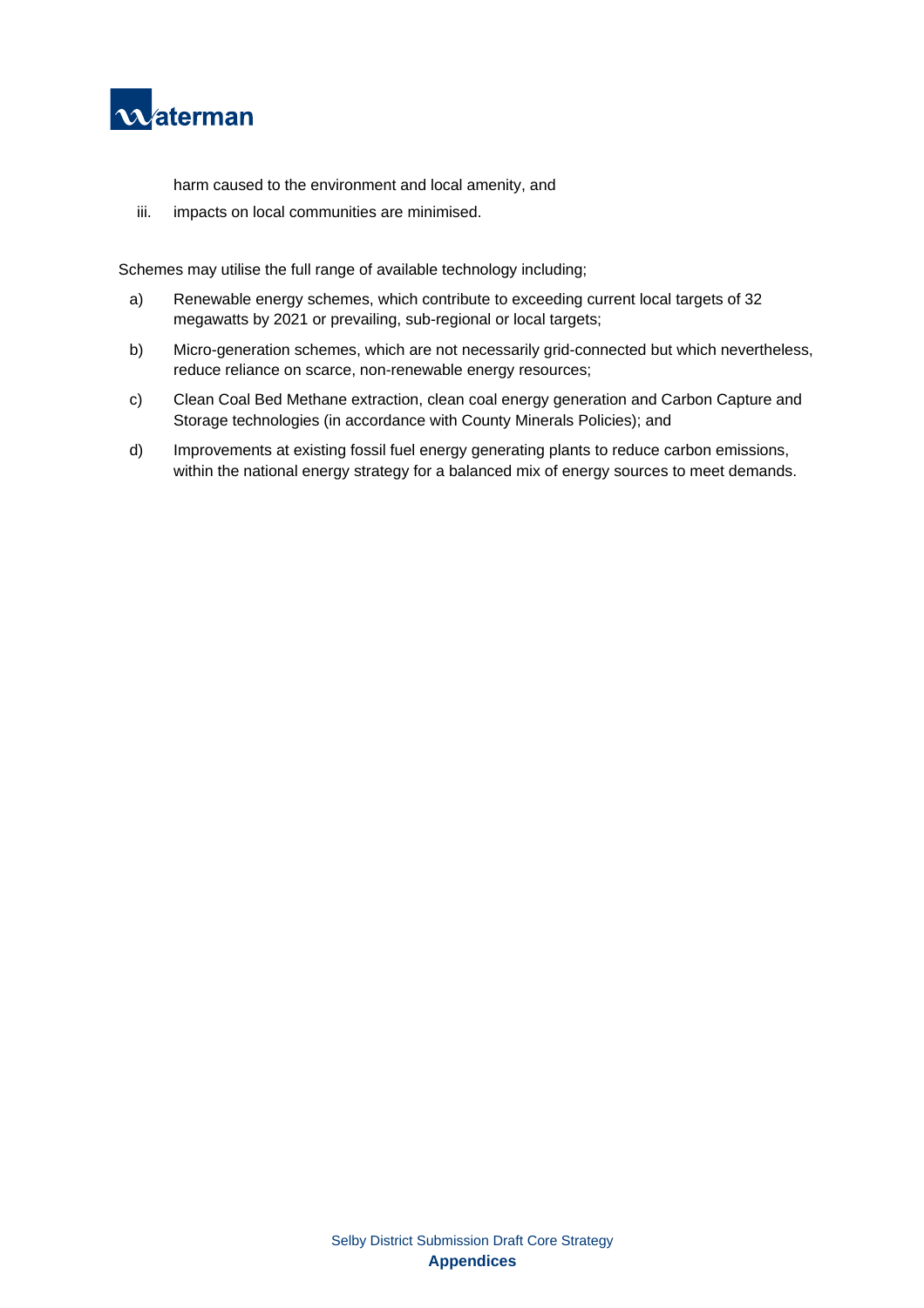

#### **Policy CP15 Protecting and Enhancing the Environment**

The high quality and local distinctiveness of the natural and man-made environment will be sustained by:

- 1. Safeguarding and, where possible, enhancing the historic and natural environment including the character and setting of areas of acknowledged importance.
- 2. Protecting and enhancing the historic assets of the District and their potential contribution towards, economic regeneration, tourism, education and local distinctiveness.
- 3. Promoting effective stewardship of the District's wildlife by:
	- a) Safeguarding international, national and locally protected sites for nature conservation, including SINCS, from inappropriate development.
	- b) Ensuring developments retain, protect and enhance features of biological interest and provide appropriate management of these features.
	- c) Ensuring development seeks to produce a net gain in biodiversity by designing-in wildlife and retaining the natural interest of a site where appropriate, and ensuring any unavoidable impacts are appropriately mitigated and compensated for, on or off-site.
	- d) Supporting the identification, mapping, creation and restoration of habitats that contributes to habitat targets in the National and Regional biodiversity strategies and the local Selby Biodiversity Action Plan.
- 4. Wherever possible a strategic approach will be taken to increasing connectivity to the Districts Green Infrastructure including improving the network of linked open spaces and green corridors and promoting opportunities to increase its multi-functionality. This will be informed by the Leeds City Region Infrastructure Strategy.
- 5. Identifying, protecting and enhancing locally distinctive landscapes, open spaces and playing fields through Development Plan Documents.
- 6. Encouraging incorporation of positive biodiversity actions, as defined in the Selby BAP, at the design stage of new developments or land uses.
- 7. Ensuring that new development protects air and water quality from pollution and minimises energy and water consumption, the use of non-renewable resources, and the amount of waste material.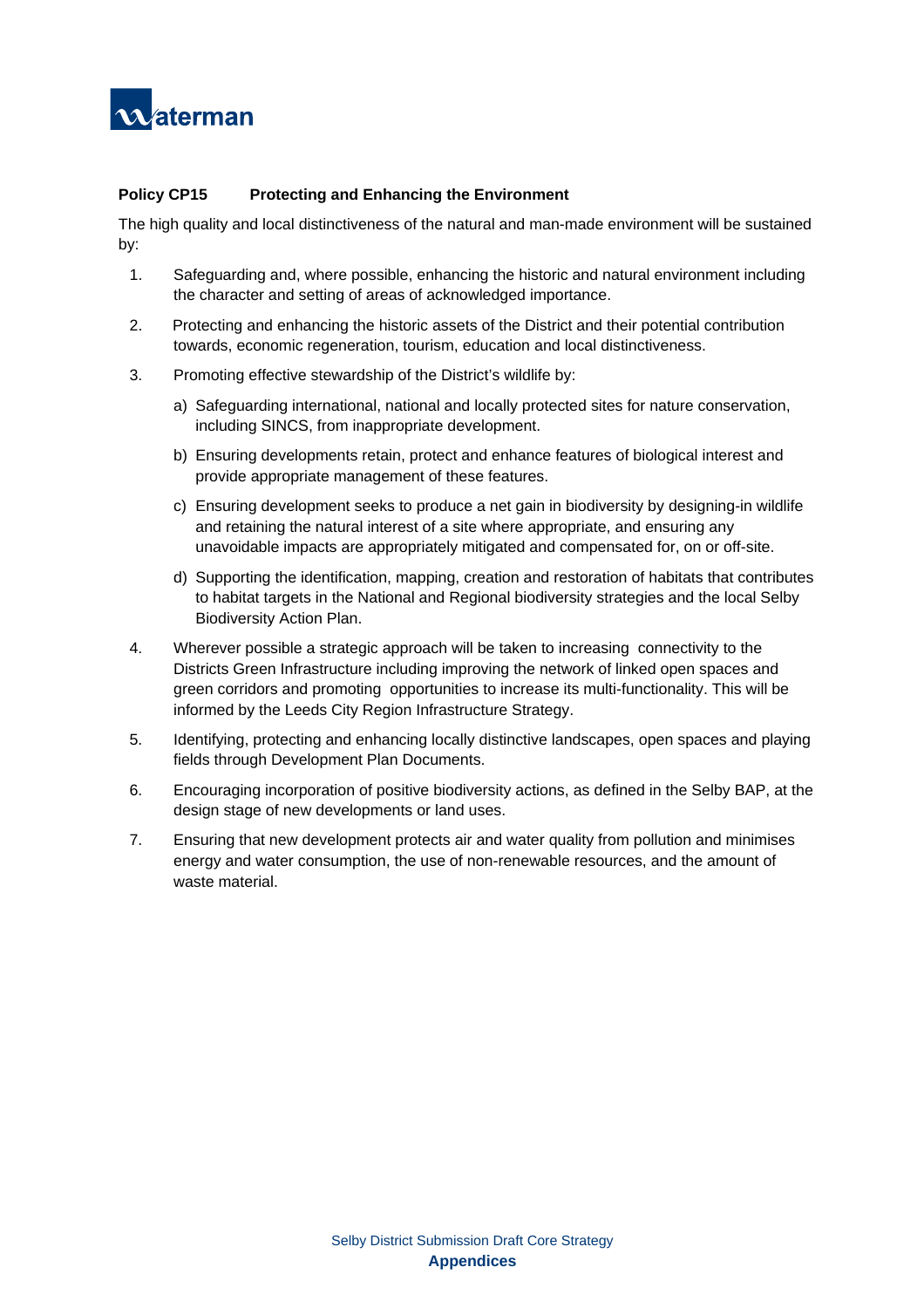

#### **Policy CP16 Design Quality**

Proposals for all new development will be expected to contribute to achieving high quality design and have regard to the local character, identity and context of its surroundings including historic townscapes, settlement patterns and the open countryside.

Both residential and non-residential development should meet the following key requirements:

- a) Positively contribute to an area's identity and heritage in terms of scale, density and layout;
- b) Be accessible to all users and easy to get to and move through;
- c) Facilitate sustainable access modes, including public transport, cycling and walking;
- d) Incorporate new and existing landscaping as an integral part of the design of schemes, including off-site landscaping for large sites and sites on the edge of settlements;
- e) Promote access to green infrastructure to support active lifestyles which contribute to the health and well-being of the local community;
- f) Have public and private spaces that are clearly distinguished, safe, attractive and which complement the built form;
- g) Minimise the risk of crime or fear of crime;
- h) Create places with variety and choice that complement one another to encourage integrated living, and
- i) Adopt sustainable construction principles in accordance with Policies CP12 and CP13.

All new housing developments should:

- i. Reflect 'Lifetime Neighbourhood' principles and
- ii. Achieve the 'Very Good' standard of the 'Building for Life' assessment, and
- iii. Be constructed to Lifetime Homes Standards in order to provide adaptable homes, which meet the long term changing needs of occupiers.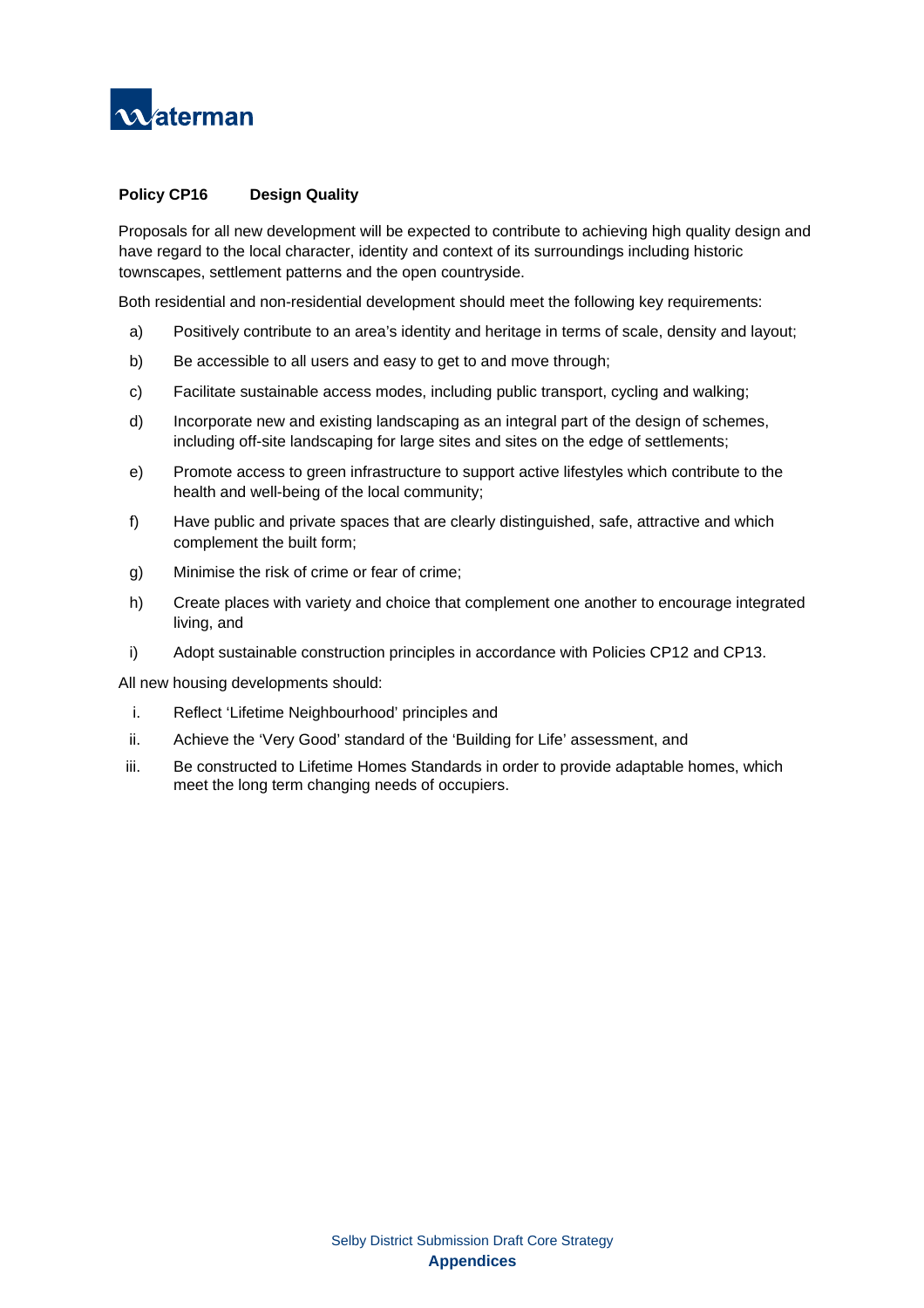

**Figure 1 Designated Sites**